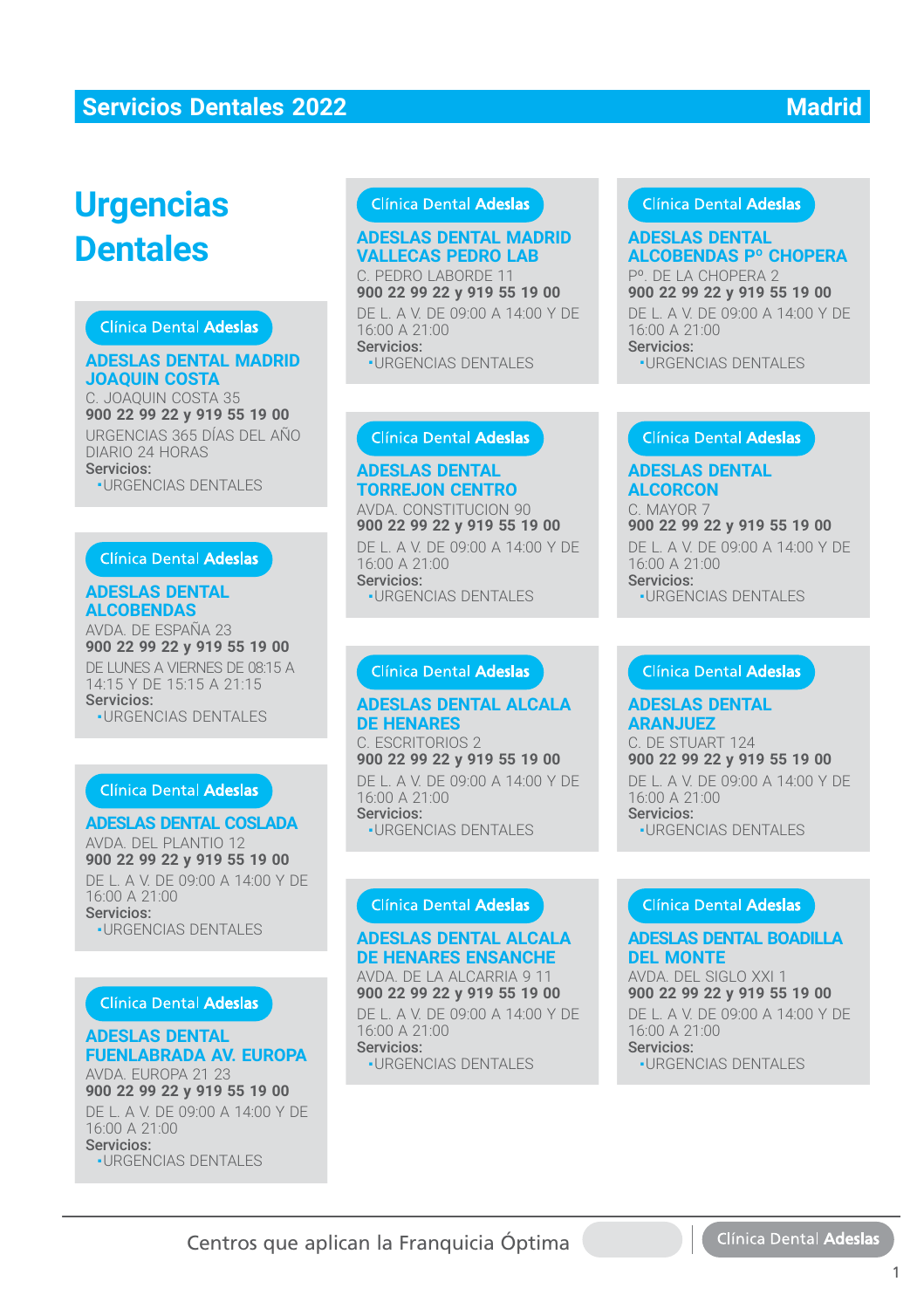## Clínica Dental Adeslas

#### **ADESLAS DENTAL COLLADO VILLALBA**

C. REAL 61 **900 22 99 22 y 919 55 19 00 900 22 99 22 y 919 55 19 00**DE L. A V. DE 09:00 A 14:00 Y DE DE L. A V. DE 09:00 A 14:00 Y DE16:00 A 21:00 Servicios: Servicios:■ URGENCIAS DENTALES

#### **Clínica Dental Adeslas**

#### **ROZAS ADESLAS DENTAL LAS**

AVDA. POLIDEPORTIVO 10 BL 2 AVDA. POLIDEPORTIVO 10 BL 2ESQ DR RAMON MUNCHARAZ **900 22 99 22 y 919 55 19 00 900 22 99 22 y 919 55 19 00**

DE L. A V. DE 08:00 A 14:30 Y DE DE L. A V. DE 08:00 A 14:30 Y DE 15:30 A 21:30 S. DE 09:00 A 14:00 15:30 A 21:30 S. DE 09:00 A 14:00 Servicios: Servicios:

**ADESLAS DENTAL LEGANÉS** AVDA. REY JUAN CARLOS I 73 **900 22 99 22 y 919 55 19 00**

■ URGENCIAS DENTALES URGENCIAS DENTALES

#### Clínica Dental Adeslas

# **ARGANZUELA**

C. EMBAJADORES 106 **900 22 99 22 y 919 55 19 00** DE L. A V. DE 09:00 A 14:00 Y DE 16:00 A 21:00 Servicios: ■ URGENCIAS DENTALES

#### **ADESLAS DENTAL FUENLABRADA FUENLABRADA**

C. LUIS SAUQUILLO ´CV A CL CUARTEL CUARTEL**900 22 99 22 y 919 55 19 00** DE L. A V. DE 08:00 A 22:00 DE L. A V. DE 08:00 A 22:00Servicios: ■ URGENCIAS DENTALES ■ URGENCIAS DENTALES

#### **ADESLAS DENTAL GETAFE**

C. VILLAVERDE 4 C. VILLAVERDE 4**900 22 99 22 y 919 55 19 00** DE L. A V. DE 09:00 A 14:00 Y DE DE L. A V. DE 09:00 A 14:00 Y DE16:00 A 21:00 Servicios: Servicios:■ URGENCIAS DENTALES **DESLAS DENTAL COLLADO**<br> **ILLALBA**<br> **REAL 61<br>
REAL 61<br>
REAL 61<br>
2.9 22 y 919 55 19 00<br>
2.9 22 y 919 55 19 00<br>
2.9 22 y 919 55 19 00<br>
2.9 92 y 919 55 19<br>
DEL A V DE 09:00 A 14:00 Y DE<br>
URGENCIAS DENTALES<br>
Clinica Dental Ade** 

#### **ADESLAS DENTAL GETAFE AV. DE LAS CIUDADES AV. DE LAS CIUDADES**

AVDA. DE LAS CIUDADES, 82-84 AVDA. DE LAS CIUDADES, 82-84**900 22 99 22 y 919 55 19 00** DE L. A V. DE 09:00 A 14:00 Y DE

16:00 A 21:00 16:00 A 21:00Servicios: -<br>-URGENCIAS DENTALES DE L. A V. DE 8:30 A 14:30 Y DE DE L. A V. DE 8:30 A 14:30 Y DE15:30 A 22:00 H Servicios: Servicios:

■ URGENCIAS DENTALES

#### **ADESLAS DENTAL LEGANÉS ADESLAS DENTAL LEGANÉSCENTRO**

C. JUAN MUÑOZ 52 C. JUAN MUÑOZ 52**900 22 99 22 y 919 55 19 00** DE L. A V. DE 9:00 A 14:00 Y DE DE L. A V. DE 9:00 A 14:00 Y DE16:00 A 21:00 H Servicios: Servicios:■ URGENCIAS DENTALES

#### ADESLAS DENTAL MAD<mark>RID</mark><br>ALUCHE **ALUCHE**

C. OCAÑA 61 C. OCAÑA 61**900 22 99 22 y 919 55 19 00** DE L. A V. DE 09:00 A 14:00 Y DE 16:00 A 21:00 16:00 A 21:00Servicios: -<br>-URGENCIAS DENTALES

#### **ADESLAS DENTAL MADRID ARTURO SORIA**

C. ARTURO SORIA 200 (ESQ. LOPEZ DE HOYOS) **900 22 99 22 y 919 55 19 00** DE L. A V. DE 09:00 A 14:00 Y DE 16:00 A 21:00 Servicios: ■ URGENCIAS DENTALES

#### **ADESLAS DENTAL MADRID BARAJAS**

C. AGUETOL 7 **900 22 99 22 y 919 55 19 00** DE L. A V. DE 09:00 A 14:00 Y DE 16:00 A 21:00 Servicios: ■ URGENCIAS DENTALES

**DESIAS DENTAL LEGANES**<br> **DENAS ADESTADE ARGANZUELA**<br>
COLDEPORTIVO DEL C. EMBALANDRES 106<br>
2029 92 92 919 55 19 00<br>
DO 22 99 22 919 55 19 00<br>
DEL A V. DE 08:00 A 14:00 Y DE LA V. DE 09:00 A 14:00 Y D<br>
SELA S DENTAL LEGANÉS **ADESLAS DENTAL MADRID BARRIO DE EL PILAR** C. SANTIAGO DE COMPOSTELA 44 **900 22 99 22 y 919 55 19 00** DE L. A V. DE 09:00 A 14:00 Y DE 16:00 A 21:00 Servicios: ■ URGENCIAS DENTALES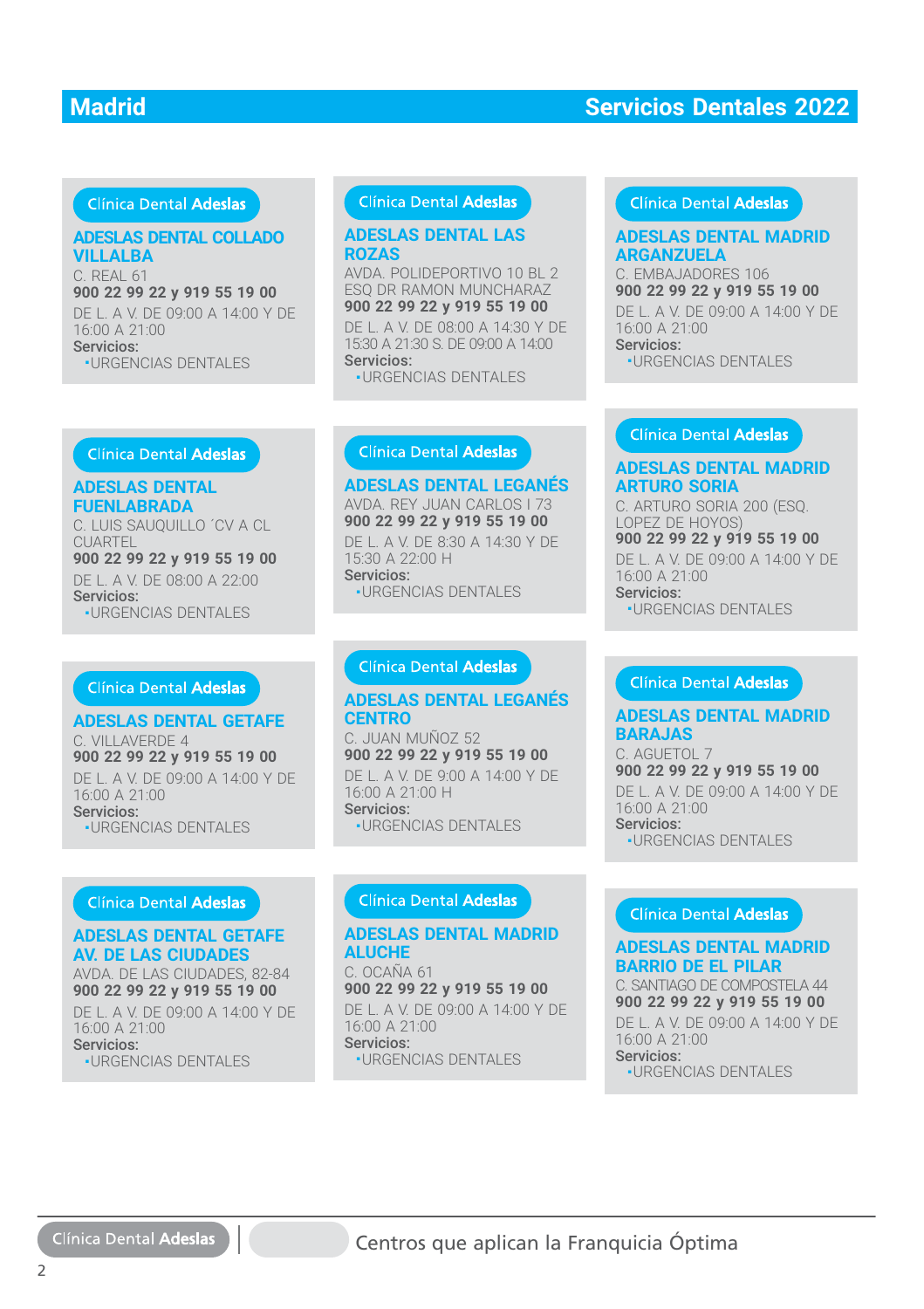#### Clínica Dental Adeslas

#### **ADESLAS DENTAL MADRID BARRIO SALAMANCA**

C. ALCANTARA 24 **900 22 99 22 y 919 55 19 00** DE L. A V. DE 09:00 A 14:00 Y DE 16:00 A 21:00 Servicios:

■ URGENCIAS DENTALES

## Clínica Dental Adeslas

#### **ADESLAS DENTAL MADRID ESTRECHO**

C. LOPE DE HARO 6 ESQ DR MARIANI **900 22 99 22 y 919 55 19 00**

DE L. A V. DE 09:00 A 14:00 Y DE 16:00 A 21:00 Servicios: **ESTRECHO**<br>
C. LOPE DE HARO 6 ESQ DR<br>
MARIANI<br>
900 22 99 22 y 919 55 19 00<br>
DE L. A V. DE 09:00 A 14:00 Y D<br>
16:00 A 21:00<br>
Servicios:<br>
·URGENCIAS DENTALES<br>
Clínica Dental Adeslas<br>
ADESLAS DENTAL MADRID

■ URGENCIAS DENTALES

# **HORTALEZA**

AVDA. GRAN VIA DE HORTALEZA 63 PLT BJ

**900 22 99 22 y 919 55 19 00** DE L. A V. DE 08:00 A 22:00 S. DE 09:00 A 14:00 Servicios: ■ URGENCIAS DENTALES

#### **Clínica Dental Adeslas**

#### **ADESLAS DENTAL MADRID LAS TABLAS**

C. SIERRA DE ATAPUERCA C/V CIRAUQUI 2 **900 22 99 22 y 919 55 19 00** DE L. A V. DE 09:00 A 14:00 Y DE 16:00 A 21:00 Servicios: ■ URGENCIAS DENTALES

## Clínica Dental Adeslas

#### **ADESLAS DENTAL MADRID MONTECARMELO**

AVDA. MONASTERIO DEL ESCORIAL 43 **900 22 99 22 y 919 55 19 00** DE L. A V. DE 09:00 A 14:00 Y DE 16:00 A 21:00 Servicios: ■ URGENCIAS DENTALES

#### Clínica Dental Adeslas

#### **ADESLAS DENTAL MADRID PRINCIPE**

C. PRINCIPE 21 **900 22 99 22 y 919 55 19 00** DE L. A V. DE 08:00 A 22:00 Servicios: ■ URGENCIAS DENTALES URGENCIAS DENTALES

#### **Clínica Dental Adeslas**

#### **ADESLAS DENTAL MADRID PUENTE VALLECAS**

AVDA. MONTE IGUELDO 18 AVDA. MONTE IGUELDO 18**900 22 99 22 y 919 55 19 00** DE L. A V. DE 09:00 A 14:00 Y DE 16:00 A 21:00 Servicios:

**-URGENCIAS DENTALES** 

#### Clínica Dental Adeslas

#### **ADESLAS DENTAL MADRID SANCHINARRO**

C. PPE. CARLOS SMEQ. AV. C. PPE. CARLOS SMEQ. AV.ING.EMILIO HERRERA 15 **900 22 99 22 y 919 55 19 00** DE L. A V. DE 08:00 A 22:00 Servicios: **-URGENCIAS DENTALES** 

#### Clínica Dental Adeslas

#### **ADESLAS DENTAL MADRID USERA**

C. ANTONIO LOPEZ 149 C. ANTONIO LOPEZ 149**900 22 99 22 y 919 55 19 00** DE L. A V. DE 09:00 A 14:00 Y DE 16:00 A 21:00 Servicios<sup>.</sup> **-URGENCIAS DENTALES** 

#### Clínica Dental Adeslas

#### **ADESLAS DENTAL MADRID CARABANCHEL**

C. GENERAL RICARDOS 37 C. GENERAL RICARDOS 37**900 22 99 22 y 919 55 19 00** DE L. A V. DE 09:00 A 14:00 Y DE 16:00 A 21:00 Servicios: ■ URGENCIAS DENTALES

#### Clínica Dental Adeslas

#### **ADESLAS DENTAL MADRID CHAMBERI**

AVDA. FILIPINAS 1 **900 22 99 22 y 919 55 19 00** DE L. A V. DE 09:00 A 14:00 Y DE 16:00 A 21:00 Servicios: ■ URGENCIAS DENTALES

#### Clínica Dental Adeslas

#### **ADESLAS DENTAL MADRID CIUDAD LINEAL**

AVDA. DE LA INSTITUCION LIBRE DE ENSEÑANZA 28

## **900 22 99 22 y 919 55 19 00**

DE L. A V DE 8:30 A 21:00. SÁBADOS DE 9:00 A 14:00 Servicios: ■ URGENCIAS DENTALES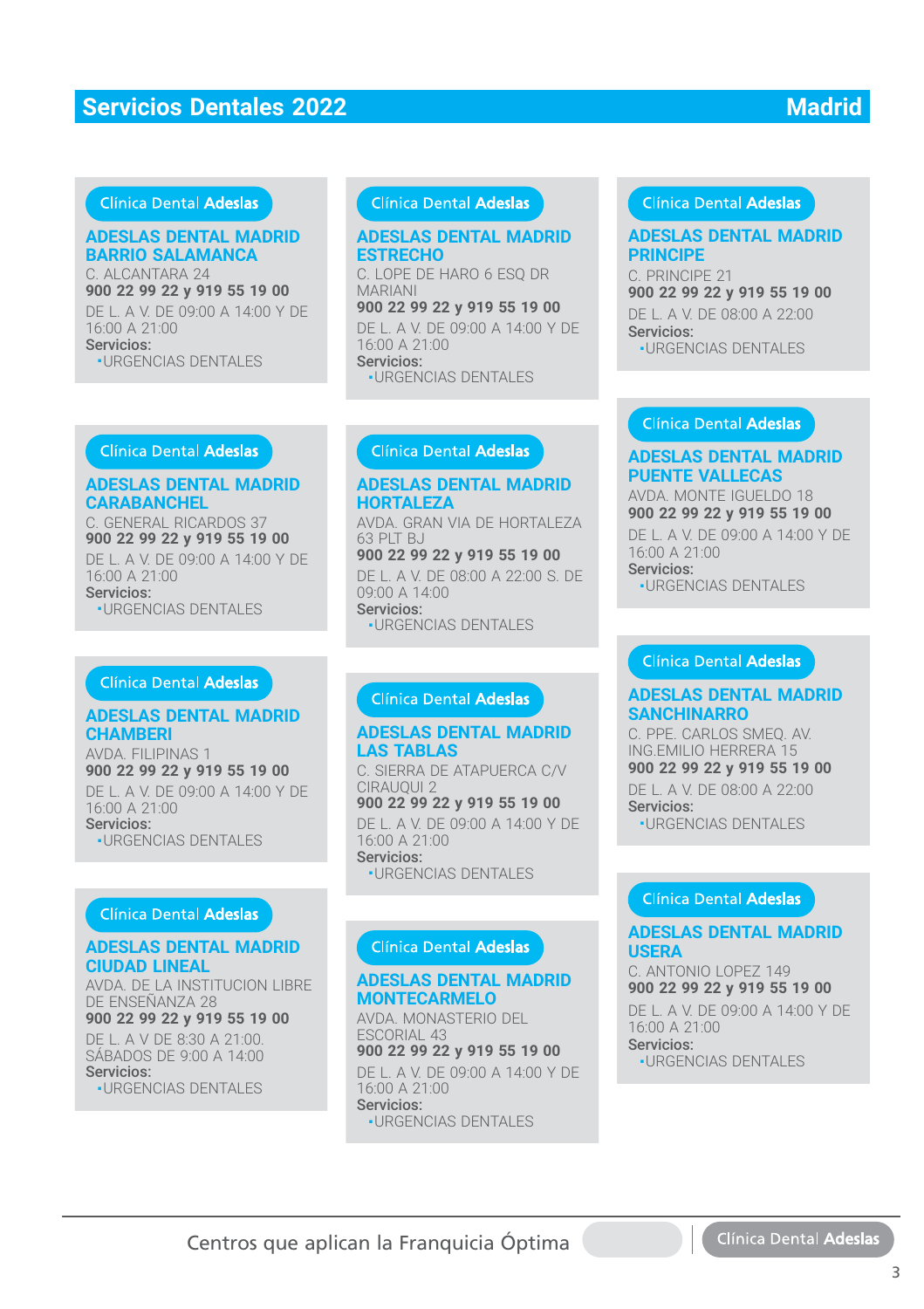#### Clínica Dental Adeslas

#### **ADESLAS DENTAL MADRID VALLECAS**

AVDA. BUENOS AIRES 89 **900 22 99 22 y 919 55 19 00** DE L. A V. DE 08:00 A 22:00 Servicios: ■ URGENCIAS DENTALES

#### **Clínica Dental Adeslas**

#### **ADESLAS DENTAL MOSTOLES**

C. DE SAN ANTONIO 2 **900 22 99 22 y 919 55 19 00 900 22 99 22 y 919 55 19 00**DE L. A V. DE 08:30 A 14:30 Y DE DE L. A V. DE 08:30 A 14:30 Y DE15:30 A 22:00 S. DE 09:00 A 15:00 Servicios: Servicios:■ URGENCIAS DENTALES

# Clínica Dental Adeslas

**LOS REYES** C. REAL 38

**900 22 99 22 y 919 55 19 00 900 22 99 22 y 919 55 19 00**

DE L. A V. DE 9:00 A 14:00 Y DE 16:00 A 21:00 H Servicios: ■ URGENCIAS DENTALES ■URGENCIAS DENTALES

Clínica Dental Adeslas

#### **ADESLAS DENTAL MADRID VICALVARO**

CA. VIEJO DE VICALVARO 48 **900 22 99 22 y 919 55 19 00** DE L. A V. DE 09:00 A 14:00 Y DE 16:00 A 21:00 Servicios: ■ URGENCIAS DENTALES

#### Clínica Dental Adeslas

#### **ADESLAS DENTAL MADRID VILLAVERDE**

AVDA. REAL DE PINTO, 21 (OXIGENO, 11) **900 22 99 22 y 919 55 19 00** DE L. A V. DE 9:00 A 14:00 Y DE 16:00 A 21:00 Servicios: ■ URGENCIAS DENTALES

#### Clínica Dental Adeslas

**ADESLAS DENTAL MADRID VISTA ALEGRE** C. LAGUNA 24 **900 22 99 22 y 919 55 19 00** DE L. A V. DE 09:00 A 14:00 Y DE 16:00 A 21:00 Servicios: ■ URGENCIAS DENTALES

**ADESLAS DENTAL ADESLAS DENTAL MOSTOLES AV. ALFONSO XII** C. ALFONSO XII 20 C. ALFONSO XII 20**900 22 99 22 y 919 55 19 00** DE L. A V. DE 09:00 A 14:00 Y DE DE L. A V. DE 09:00 A 14:00 Y DE16:00 A 21:00 Servicios: Servicios:■ URGENCIAS DENTALES **DESTIAS DENTAL ADEGENAS DENTAL S.S DE<br>
DISTOLES<br>
DE SAN ANTONIO 2<br>
DE SAN ANTONIO 2<br>
DE SAN ANTONIO 2<br>
EL A V. DE 0830 A 1430 Y DE<br>
EL A V. DE 0830 A 1430 Y DE<br>
URGENCIAS DENTALES<br>
CENDENCIAS DENTALES<br>
CENDENCIAS DENTAL<br>** 

## **ADESLAS DENTAL PARLA ADESLAS DENTAL PARLA**

C. LAS CIUDADES 1 **900 22 99 22 y 919 55 19 00 900 22 99 22 y 919 55 19 00**DE L. A V. DE 9:00 A 14:00 Y DE 16:00 A 21:00 H 16:00 A 21:00 HServicios:

■ URGENCIAS DENTALES URGENCIAS DENTALES

#### **ADESLAS DENTAL SAN ADESLAS DENTAL SAN FERNANDO DE HENARES**

C. DE PABLO PICASSO 4 ESQ CONSTITUCION CONSTITUCION**900 22 99 22 y 919 55 19 00** DE L. A V. DE 09:00 A 14:00 Y DE 16:00 A 21:00 16:00 A 21:00Servicios: -<br>-URGENCIAS DENTALES

#### **ADESLAS DENTAL TORREJON DE ARDOZ**

AVDA. CONSTITUCION 205 **900 22 99 22 y 919 55 19 00 900 22 99 22 y 919 55 19 00**DE L. A V. DE 09:00 A 14:00 Y DE 16:00 A 21:00 Servicios:

■ URGENCIAS DENTALES ■URGENCIAS DENTALES

#### **ADESLAS DENTAL TRES ADESLAS DENTAL TRES CANTOS CANTOS**

AVDA. DE VIÑUELAS 17 AVDA. DE VIÑUELAS 17 **900 22 99 22 y 919 55 19 00 900 22 99 22 y 919 55 19 00**

DE L. A V. DE 09:00 A 14:00 Y DE DE L. A V. DE 09:00 A 14:00 Y DE 15:00 A 21:00 15:00 A 21:00Servicios: Servicios: **-URGENCIAS DENTALES** 

Clínica Dental Adeslas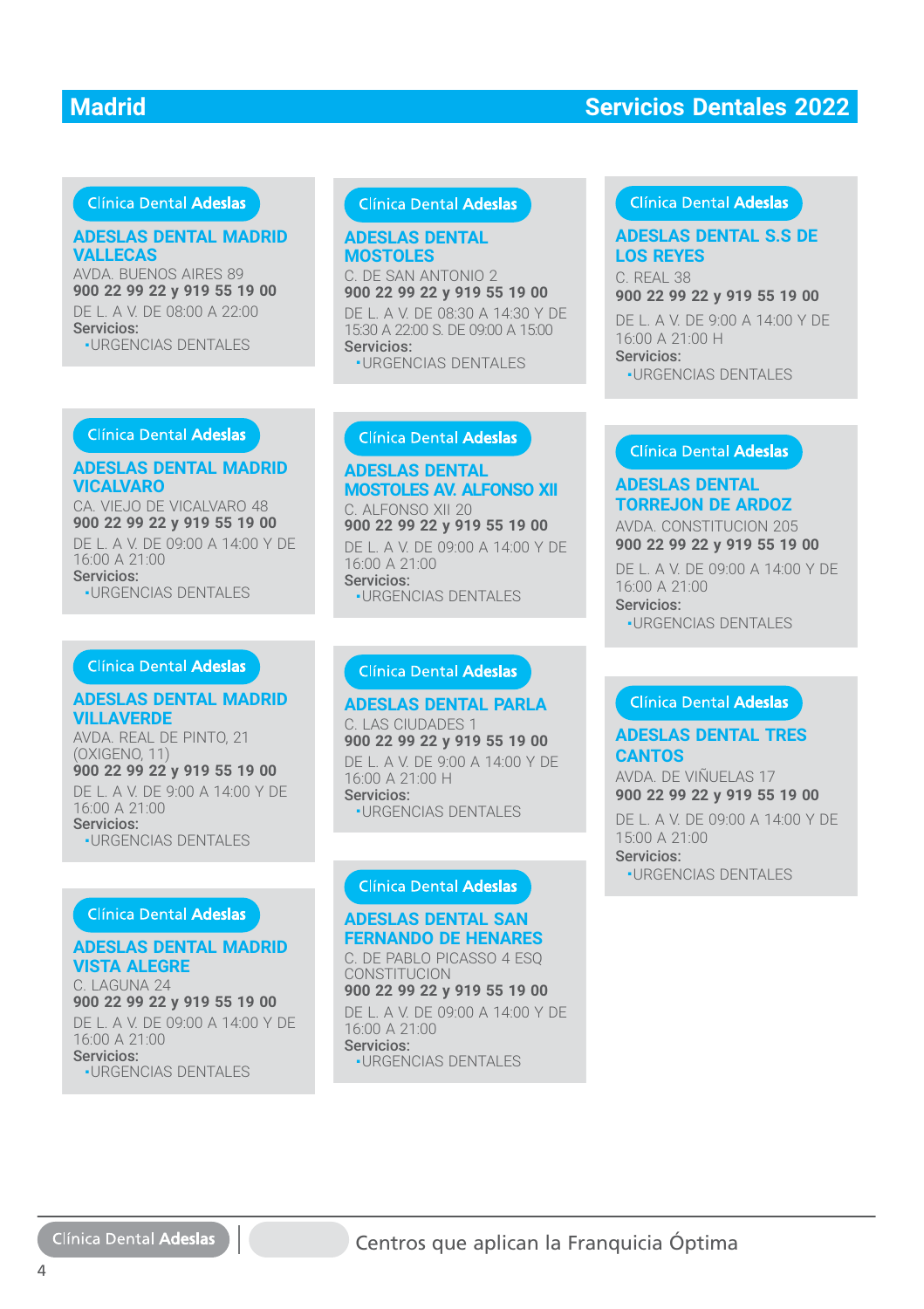## **Madrid Capital**

#### **ADESLAS DENTAL MADRID ADESLAS DENTAL MADRIDJOAQUIN COSTA**

C. JOAQUIN COSTA 35 **900 22 99 22 y 919 55 19 00 900 22 99 22 y 919 55 19 00**

CITA PREVIA. DE L. A V. DE 08:00<br>A 22:00 A 22:00

- Servicios:
- ATM ATM
- CIRUGÍA ORAL ■CIRUGÍA ORAL
- ENDODONCIA
- **ESTÉTICA DENTAL**
- HIGIENE DENTAL ■HIGIENE DENTAL
- IMPLANTOLOGÍA ■
- ODONTOLOGÍA GENERAL
- ODONTOPEDIATRÍA ODONTOPEDIATRÍA
- ORTODONCIA ■ORTODONCIA
- ORTOPANTOMOGRAFÍAS
- PERIODONCIA PERIODONCIA
- TOMOGRAFÍA AXIAL ■TOMOGRAFÍA AXIALCOMPUTERIZADA
- (T.A.C.-SCANNER)

#### **ADESLAS DENTAL MADRID VALLECAS PEDRO LAB**

C. PEDRO LABORDE 11 C. PEDRO LABORDE 11<br>**900 22 99 22 y 919 55 19 00**<br>CITA PREVIA. DE L. A V. DE 09:00

#### **900 22 99 22 y 919 55 19 00**

CITA PREVIA. DE L. A V. DE 09:00 A 14:00 Y DE 16:00 A 21:00

- Servicios:
	- ATM ■ATM■ CIRUGÍA ORAL
	- ENDODONCIA
	-
	- ESTÉTICA DENTAL ESTÉTICA DENTAL
	- •HIGIENE DENTAL ■ IMPLANTOLOGÍA
	-
	- ODONTOLOGÍA GENERAL ODONTOLOGÍA GENERAL
	- ODONTOPEDIATRÍA ■ODONTOPEDIATRÍA■ ORTODONCIA
	-
	- ORTOPANTOMOGRAFÍAS
	- PERIODONCIA

## Clínica Dental Adeslas

# **ALUCHE**

C. OCAÑA 61

#### **900 22 99 22 y 919 55 19 00**

**CONFIDENTIFICATION**<br> **CONFIDENTIFICATION ADEXEMPTION CONTRACT CONTRACT CONTRACT CONTRACT CONTRACT CONFIDENTIFICATION CONTRACT CONFIDENTIFICATION CONTRACT CONFIDENTIFICATION CONTRACT CONFIDENTIFICATION CONFIDENTIFICATION C** CITA PREVIA. DE L. A V. DE 09:00 A 14:00 Y DE 16:00 A 21:00 Servicios: **DESLAS DENTAL MADRID**<br>
2012 29 22 y 919 55 19 00<br>
102 29 22 y 919 55 19 00<br>
14:00 Y DE 16:00 A 21:00<br>
14:00 Y DE 16:00 A 21:00<br>
14:00 Y DE 16:00 A 21:00<br>
14:00 Y DE 16:00 A 21:00<br>
14:00 Y DE 16:00 A 21:00<br>
2012 99 22 y 91

#### ■ ATM

- -ATM<br>•CIRUGÍA ORAL<br>•ENDODONCIA
- ENDODONCIA
- $\textcolor{red}{\bullet}$  ESTETICA DENTAL
- HIGIENE DENTAL
- IMPLANTOLOGÍA
- ODONTOLOGÍA GENERAL
- ODONTOPEDIATRÍA
- ORTODONCIA
- ORTOPANTOMOGRAFÍAS ■ PERIODONCIA

## **ADESLAS DENTAL MADRID ARGANZUELA ARGANZUELA**

C. EMBAJADORES 106 **900 22 99 22 y 919 55 19 00**

CITA PREVIA. DE L. A V. DE 09:00 A 14:00 Y DE 16:00 A 21:00 Servicios:

■ ATM

Centros que aplican la Franquicia Óptima

- CIRUGÍA ORAL
- ENDODONCIA
- •ENDODONCIA<br>•ESTÉTICA DENTAL<br>•HIGIENE DENTAL
- **-HIGIENE DENTAL**
- IMPLANTOLOGÍA ■IMPLANTOLOGÍA
- ODONTOLOGÍA GENERAL ■ODONTOLOGÍA GENERAL
- ODONTOPEDIATRÍA ■ODONTOPEDIATRÍA
- ORTODONCIA ■ORTODONCIA
- 
- ORTOPANTOMOGRAFÍAS ORTOPANTOMOGRAFÍAS■ PERIODONCIA

#### Clínica Dental Adeslas

# **ARTURO SORIA**

C. ARTURO SORIA 200 (ESQ. LOPEZ DE HOYOS)

#### **900 22 99 22 y 919 55 19 00**

CITA PREVIA. DE L. A V. DE 09:00 A 14:00 Y DE 16:00 A 21:00

#### Servicios:

- ATM
- CIRUGÍA ORAL
- ENDODONCIA
- ESTÉTICA DENTAL
- HIGIENE DENTAL
- IMPLANTOLOGÍA
- ODONTOLOGÍA GENERAL
- ODONTOPEDIATRÍA
- ORTODONCIA
- ORTOPANTOMOGRAFÍAS
- PERIODONCIA

#### **ADESLAS DENTAL MADRID ADESLAS DENTAL MADRIDBARAJAS**

C. AGUETOL 7 C. AGUETOL 7

#### **900 22 99 22 y 919 55 19 00 900 22 99 22 y 919 55 19 00**

CITA PREVIA. DE L. A V. DE 09:00 CITA PREVIA. DE L. A V. DE 09:00<br>A 14:00 Y DE 16:00 A 21:00

#### Servicios: Servicios:

- ATM ATM
- CIRUGÍA ORAL CIRUGÍA ORAL
- ENDODONCIA ENDODONCIA
- ESTÉTICA DENTAL ESTÉTICA DENTAL
- HIGIENE DENTAL HIGIENE DENTAL
- IMPLANTOLOGÍA IMPLANTOLOGÍA
- ODONTOLOGÍA GENERAL ODONTOLOGÍA GENERAL

■ ORTOPANTOMOGRAFÍAS ORTOPANTOMOGRAFÍAS

5

Clínica Dental Adeslas

- ODONTOPEDIATRÍA ODONTOPEDIATRÍA
- ORTODONCIA ORTODONCIA■ PERIODONCIA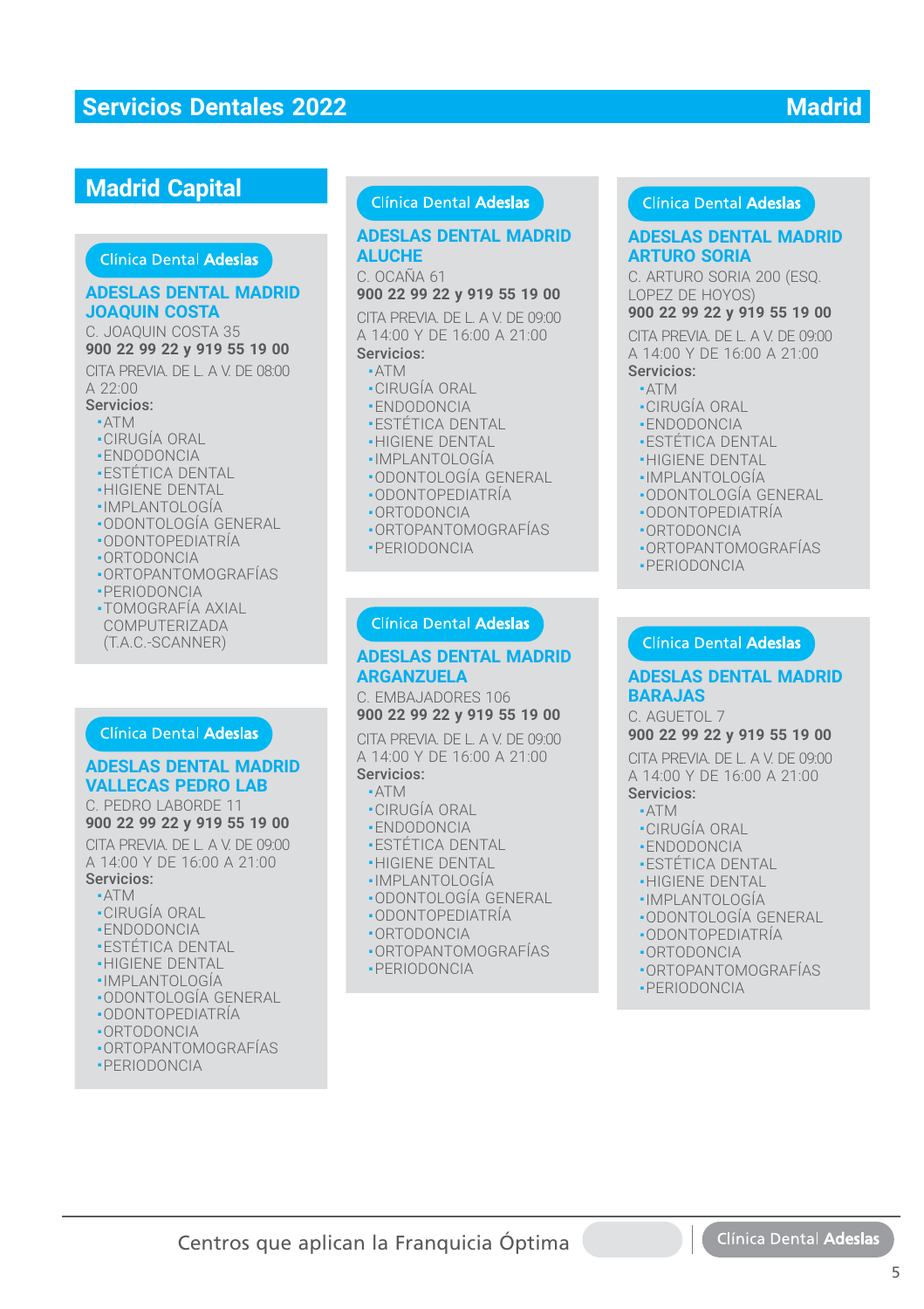#### **Clínica Dental Adeslas**

#### **ADESLAS DENTAL MADRID ADESLAS DENTAL MADRID BARRIO DE EL PILAR BARRIO DE EL PILAR**

C. SANTIAGO DE COMPOSTELA 44 **900 22 99 22 y 919 55 19 00**

CITA PREVIA. DE L. A V. DE 09:00 A 14:00 Y DE 16:00 A 21:00 Servicios:

#### ■ ATM

- CIRUGÍA ORAL
- ENDODONCIA
- ESTÉTICA DENTAL
- **-HIGIENE DENTAL**
- IMPLANTOLOGÍA ■
- · ODONTOLOGÍA GENERAL
- ODONTOPEDIATRÍA ■ODONTOPEDIATRÍA
- ORTODONCIA ■ORTODONCIA
- ORTOPANTOMOGRAFÍAS ■ORTOPANTOMOGRAFÍAS
- PERIODONCIA ■PERIODONCIA

## **ADESLAS DENTAL MADRID BARRIO SALAMANCA BARRIO SALAMANCA**

C. ALCANTARA 24

## **900 22 99 22 y 919 55 19 00**

CITA PREVIA. DE L. A V. DE 09:00 A 14:00 Y DE 16:00 A 21:00 Servicios:

- ATM
- CIRUGÍA ORAL
- ENDODONCIA
- ESTÉTICA DENTAL
- **-HIGIENE DENTAL**
- IMPLANTOLOGÍA
- •ODONTOLOGÍA GENERAL
- ODONTOPEDIATRÍA ■
- ORTODONCIA ■
- ORTOPANTOMOGRAFÍAS ■
- PERIODONCIA

#### **Clínica Dental Adeslas**

# **CARABANCHEL**

C. GENERAL RICARDOS 37 **900 22 99 22 y 919 55 19 00**

**DESLAS DENTAL MADRID**<br> **ARRISI DE L'PILAR CARABANCHEL MADRID**<br>
2012 29 22 y 919 55 19 00<br>
174 PREVIA DE LA V. DE 09:00 2012 29 22 y 919 55 19 00<br>
174 PREVIA DE LA V. DE 09:00 2012 29 22 y 919 55 19 00<br>
174 PREVIA DE LA V. CITA PREVIA. DE L. A V. DE 09:00 A 14:00 Y DE 16:00 A 21:00 Servicios: **DESLAS DENTAL MADRID**<br>
THERE THE SERVICES AND CURRICULAR CENTRAL GENERAL RICARDOS 37<br>
TA PREVIA DE LA V. DE 1990<br>
14:00 Y DE 16:00 A 21:00<br>
14:00 Y DE 16:00 A 21:00<br>
14:00 Y DE 16:00 A 21:00<br>
14:00 Y DE 16:00 A 21:00<br>
29:

#### ■ ATM

- -ATM<br>•CIRUGÍA ORAL<br>•ENDODONCIA
- ENDODONCIA
- $\textcolor{red}{\bullet}$  ESTETICA DENTAL
- HIGIENE DENTAL
- IMPLANTOLOGÍA
- ODONTOLOGÍA GENERAL
- ODONTOPEDIATRÍA
- ORTODONCIA
- ORTOPANTOMOGRAFÍAS
- PERIODONCIA

#### **ADESLAS DENTAL MADRID CHAMBERI CHAMBERI**

AVDA. FILIPINAS 1 **900 22 99 22 y 919 55 19 00**

CITA PREVIA. DE L. A V. DE 09:00 A 14:00 Y DE 16:00 A 21:00 Servicios:

#### ■ ATM

- CIRUGÍA ORAL
- ENDODONCIA
- 
- •ENDODONCIA<br>•ESTÉTICA DENTAL<br>•HIGIENE DENTAL **-HIGIENE DENTAL**
- IMPLANTOLOGÍA ■IMPLANTOLOGÍA
- ODONTOLOGÍA GENERAL ■ODONTOLOGÍA GENERAL
- ODONTOPEDIATRÍA ■ODONTOPEDIATRÍA
- ORTODONCIA ■ORTODONCIA
- ORTOPANTOMOGRAFÍAS ORTOPANTOMOGRAFÍAS
- PERIODONCIA

#### Clínica Dental Adeslas

## **CIUDAD LINEAL**

AVDA. DE LA INSTITUCION LIBRE DE ENSEÑANZA 28

#### **900 22 99 22 y 919 55 19 00**

CITA PREVIA. DE L. A V. DE 08:30 CITA PREVIA. DE L. A V. DE 08:30<br>A 21:00 S. DE 09:00 A 14:00 H

## Servicios: Servicios:

- ATM ATM
- CIRUGÍA ORAL CIRUGÍA ORAL
- ENDODONCIA ENDODONCIA
- ESTÉTICA DENTAL ESTÉTICA DENTAL
- HIGIENE DENTAL
- IMPLANTOLOGÍA  $\frac{1}{2}$
- ODONTOLOGÍA GENERAL
- ODONTOPEDIATRÍA
- ORTODONCIA
- ORTOPANTOMOGRAFÍAS
- PERIODONCIA

#### **ADESLAS DENTAL MADRID ESTRECHO**

C. LOPE DE HARO 6 ESQ DR MARIANI

#### **900 22 99 22 y 919 55 19 00**

CITA PREVIA. DE L. A V. DE 09:00 CITA PREVIA. DE L. A V. DE 09:00<br>A 14:00 Y DE 16:00 A 21:00

- Servicios: Servicios:
- ATM ■ATM
- CIRUGÍA ORAL ■CIRUGÍA ORAL
- ENDODONCIA ■ENDODONCIA
- ESTÉTICA DENTAL ■ESTÉTICA DENTAL
- HIGIENE DENTAL ■HIGIENE DENTAL
- IMPLANTOLOGÍA
- •IMPLANTOLOGÍA<br>•ODONTOLOGÍA GENERAL<br>•ODONTOPEDIATRÍA
- ODONTOPEDIATRÍA
- ORTODONCIA ORTODONCIA
- ORTOPANTOMOGRAFÍAS ORTOPANTOMOGRAFÍAS
- PERIODONCIA PERIODONCIA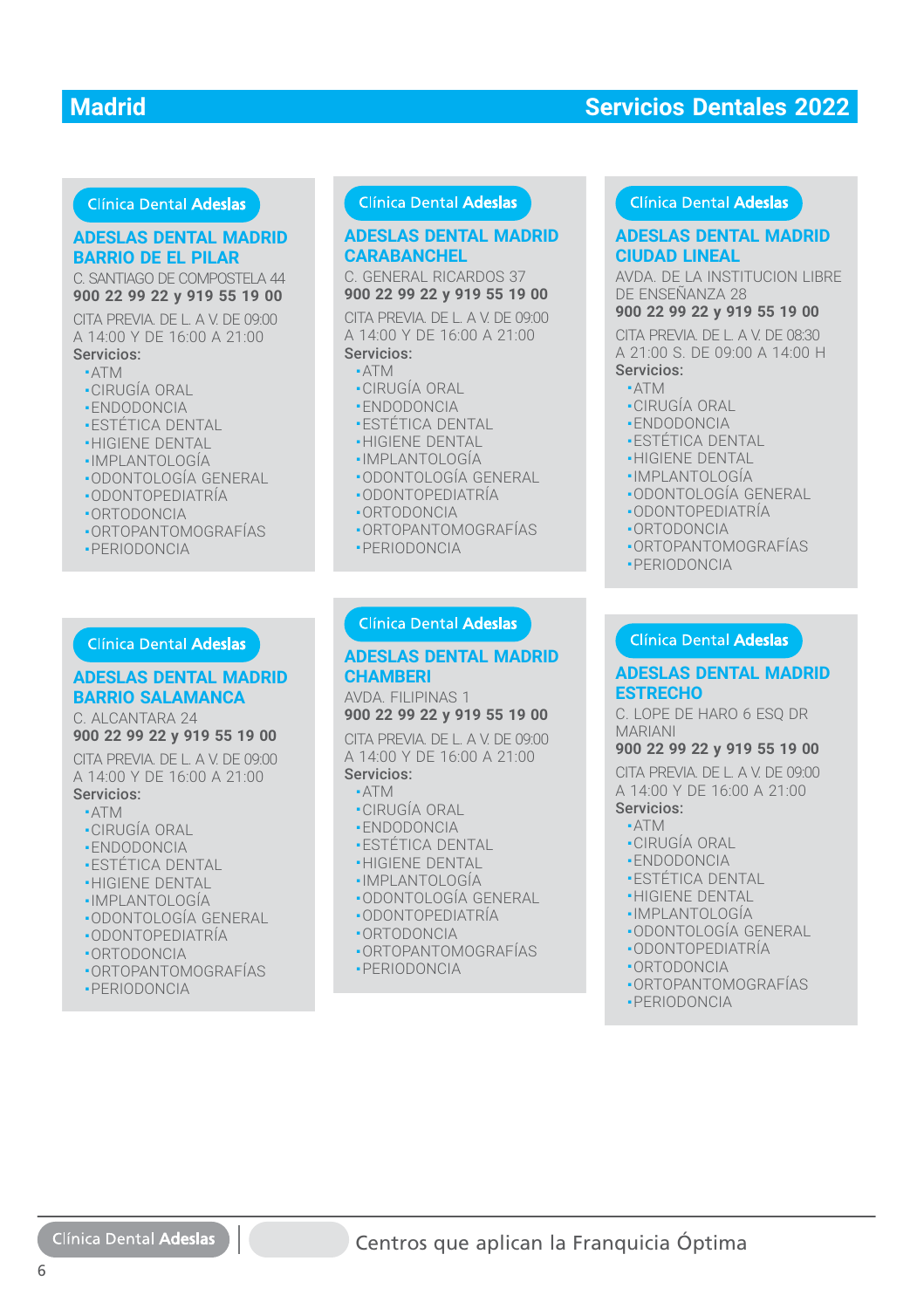#### Clínica Dental Adeslas

#### **ADESLAS DENTAL MADRID ADESLAS DENTAL MADRID HORTALEZA HORTALEZA**

AVDA. GRAN VIA DE HORTALEZA 63 PLT BJ

#### **900 22 99 22 y 919 55 19 00**

CITA PREVIA. DE L. A V. DE 08:00 A 22:00 S. DE 09:00 A 14:00

#### Servicios:

- ATM
- CIRUGÍA ORAL
- ENDODONCIA
- ESTÉTICA DENTAL
- **-HIGIENE DENTAL**
- IMPLANTOLOGÍA
- ODONTOLOGÍA GENERAL
- ODONTOPEDIATRÍA
- ORTODONCIA
- ORTOPANTOMOGRAFÍAS
- PERIODONCIA

#### **Clínica Dental Adeslas**

#### **ADESLAS DENTAL MADRID LAS TABLAS**

C. SIERRA DE ATAPUERCA C/V CIRAUQUI 2

#### **900 22 99 22 y 919 55 19 00**

CITA PREVIA. DE L. A V. DE 09:00 CITA PREVIA. DE L. A V. DE 09:00 A 14:00 Y DE 16:00 A 21:00 A 14:00 Y DE 16:00 A 21:00Servicios: Servicios:

- ATM ATM
- CIRUGÍA ORAL CIRUGÍA ORAL
- ENDODONCIA ENDODONCIA
- ESTÉTICA DENTAL ESTÉTICA DENTAL
- HIGIENE DENTAL HIGIENE DENTAL
- IMPLANTOLOGÍA IMPLANTOLOGÍA
- ODONTOLOGÍA GENERAL ODONTOLOGÍA GENERAL
- ODONTOPEDIATRÍA ODONTOPEDIATRÍA
- ORTODONCIA ORTODONCIA
- ORTOPANTOMOGRAFÍAS ORTOPANTOMOGRAFÍAS
- PERIODONCIA PERIODONCIA

#### Clínica Dental Adeslas

#### **ADESLAS DENTAL MADRID MONTECARMELO**

AVDA. MONASTERIO DEL ESCORIAL 43

**900 22 99 22 y 919 55 19 00**

CITA PREVIA. DE L. A V. DE 09:00 A 14:00 Y DE 16:00 A 21:00 Servicios:

## ■ ATM

- CIRUGÍA ORAL
- ENDODONCIA
- ESTÉTICA DENTAL
- HIGIENE DENTAL
- IMPLANTOLOGÍA
- 
- ODONTOLOGÍA GENERAL ■ ODONTOPEDIATRÍA
- ORTODONCIA
- 
- ORTOPANTOMOGRAFÍAS
- PERIODONCIA

#### Clínica Dental Adeslas

#### **ADESLAS DENTAL MADRID ADESLAS DENTAL MADRIDPRINCIPE**

C. PRINCIPE 21 C. PRINCIPE 21**900 22 99 22 y 919 55 19 00 900 22 99 22 y 919 55 19 00**

CITA PREVIA. DE L. A V. DE 08:00<br>A 22:00 A 22:00

## Servicios: Servicios:

- ATM ATM■ CIRUGÍA ORAL ■ CIRUGÍA ORAL
- 
- ENDODONCIA ENDODONCIA
- ESTÉTICA DENTAL ESTÉTICA DENTAL
- HIGIENE DENTAL HIGIENE DENTAL
- IMPLANTOLOGÍA IMPLANTOLOGÍA
- ODONTOLOGÍA GENERAL ODONTOLOGÍA GENERAL■ ODONTOPEDIATRÍA ODONTOPEDIATRÍA
- 
- ORTODONCIA ORTODONCIA
- ORTOPANTOMOGRAFÍAS ORTOPANTOMOGRAFÍAS ■ PERIODONCIA

#### Clínica Dental Adeslas

#### **ADESLAS DENTAL MADRID ADESLAS DENTAL MADRID PUENTE VALLECAS PUENTE VALLECAS**

AVDA. MONTE IGUELDO 18 **900 22 99 22 y 919 55 19 00**

CITA PREVIA. DE L. A V. DE 09:00 A 14:00 Y DE 16:00 A 21:00 Servicios:

#### ■ ATM

- CIRUGÍA ORAL
- ENDODONCIA
- ESTÉTICA DENTAL
- **-HIGIENE DENTAL**
- ·IMPLANTOLOGÍA
- ODONTOLOGÍA GENERAL ■
- ODONTOPEDIATRÍA ■ODONTOPEDIATRÍA
- ORTODONCIA ■ORTODONCIA
- ORTOPANTOMOGRAFÍAS ■ORTOPANTOMOGRAFÍAS
- PERIODONCIA ■PERIODONCIA

#### Clínica Dental Adeslas

## **ADESLAS DENTAL MADRID SANCHINARRO**

C. PPE. CARLOS SMEQ. AV. ING.EMILIO HERRERA 15

## **900 22 99 22 y 919 55 19 00**

CITA PREVIA. DE L. A V. DE 08:00 A 22:00 H

#### Servicios:

- ATM
- CIRUGÍA ORAL
- ENDODONCIA
- ESTÉTICA DENTAL
- HIGIENE DENTAL
- IMPLANTOLOGÍA
- ODONTOLOGÍA GENERAL
- ODONTOPEDIATRÍA
- ORTODONCIA
- ORTOPANTOMOGRAFÍAS

7

Clínica Dental Adeslas

■ PERIODONCIA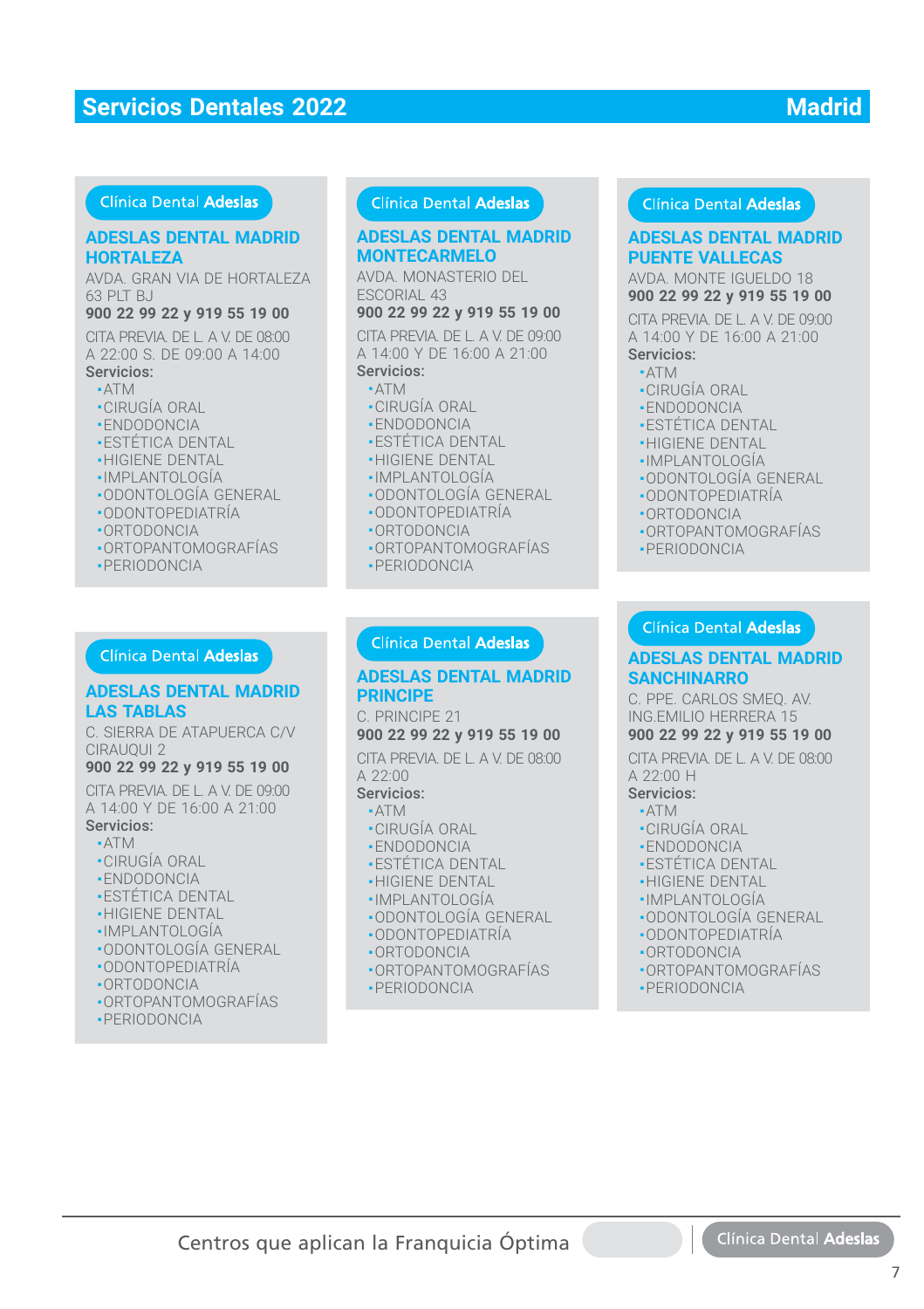#### Clínica Dental Adeslas

#### **ADESLAS DENTAL MADRID ADESLAS DENTAL MADRID USERA USERA**

C. ANTONIO LOPEZ 149 **900 22 99 22 y 919 55 19 00**

CITA PREVIA. DE L. A V. DE 09:00 A 14:00 Y DE 16:00 A 21:00 Servicios:

- ATM
- CIRUGÍA ORAL
- ENDODONCIA
- ESTÉTICA DENTAL
- **-HIGIENE DENTAL**
- IMPLANTOLOGÍA ■
- · ODONTOLOGÍA GENERAL
- ODONTOPEDIATRÍA ■ODONTOPEDIATRÍA
- ORTODONCIA ■ORTODONCIA
- ORTOPANTOMOGRAFÍAS ■ORTOPANTOMOGRAFÍAS
- PERIODONCIA ■PERIODONCIA

#### **ADESLAS DENTAL MADRID VALLECAS VALLECAS**

AVDA. BUENOS AIRES 89 **900 22 99 22 y 919 55 19 00**

CITA PREVIA. DE L. A V. DE 08:00 A 22:00 H

- Servicios:
	- ATM

8

- CIRUGÍA ORAL
- ENDODONCIA
- ESTÉTICA DENTAL
- **-HIGIENE DENTAL**
- IMPLANTOLOGÍA
- •ODONTOLOGÍA GENERAL
- ODONTOPEDIATRÍA ■
- ORTODONCIA ■
- ORTOPANTOMOGRAFÍAS ■
- PERIODONCIA

Clínica Dental Adeslas

#### **Clínica Dental Adeslas**

#### **VICALVARO VICALVARO ADESLAS DENTAL MADRID**

CA. VIEJO DE VICALVARO 48 **900 22 99 22 y 919 55 19 00**

**DESLAS DENTAL MADRID**<br> **DESLAS DENTAL MADRID**<br> **SERA ANTONIO LOPEZ 149**<br> **CA VIEJO DE VICALVARO 48**<br> **CA VIEJO DE VICALVARO 48**<br>
TA PREVIA DE LA V. DE 09:00<br>
TA PREVIA DE LA V. DE 09:00<br>
TA PREVIA DE LA V. DE 09:00<br>
A 14: CITA PREVIA. DE L. A V. DE 09:00 A 14:00 Y DE 16:00 A 21:00 Servicios:

#### ■ ATM

- CIRUGÍA ORAL
- ENDODONCIA
- ESTÉTICA DENTAL
- **-HIGIENE DENTAL**
- IMPLANTOLOGÍA ■
- · ODONTOLOGÍA GENERAL
- ODONTOPEDIATRÍA ■ODONTOPEDIATRÍA
- ORTODONCIA ■ORTODONCIA
- ORTOPANTOMOGRAFÍAS ■ORTOPANTOMOGRAFÍAS
- PERIODONCIA ■PERIODONCIA

#### **ADESLAS DENTAL MADRID VILLAVERDE**

AVDA. REAL DE PINTO, 21 (OXIGENO, 11)

#### **900 22 99 22 y 919 55 19 00**

CITA PREVIA. DE L. A V. DE 09:00 A 14:00 Y DE 16:00 A 21:00 Servicios:

#### ■ ATM

- CIRUGÍA ORAL
- ENDODONCIA
- ESTÉTICA DENTAL
- HIGIENE DENTAL
- IMPLANTOLOGÍA
- ODONTOLOGÍA GENERAL
- ODONTOPEDIATRÍA
- ORTODONCIA
- ORTOPANTOMOGRAFÍAS
- PERIODONCIA

#### Clínica Dental Adeslas

#### **ADESLAS DENTAL MADRID VISTA ALEGRE**

C. LAGUNA 24

**900 22 99 22 y 919 55 19 00**

CITA PREVIA. DE L. A V. DE 09:00 A 14:00 Y DE 16:00 A 21:00

Servicios:

#### ■ ATM

- CIRUGÍA ORAL
- ENDODONCIA
- ESTÉTICA DENTAL
- HIGIENE DENTAL
- IMPLANTOLOGÍA
- ODONTOLOGÍA GENERAL
- ODONTOPEDIATRÍA
- ORTODONCIA
- ORTOPANTOMOGRAFÍAS
- PERIODONCIA

#### **CLINICA DENTAL ALUCHE CLINICA DENTAL ALUCHE**

C. MAQUEDA 20 C. MAQUEDA 20 **915 18 75 98 915 18 75 98**

#### Servicios: Servicios:

- CIRUGÍA ORAL CIRUGÍA ORAL
- ENDODONCIA ENDODONCIA
- ESTÉTICA DENTAL ESTÉTICA DENTAL
- ODONTOLOGÍA GENERAL ODONTOLOGÍA GENERAL
- ODONTOPEDIATRÍA ODONTOPEDIATRÍA
- ORTODONCIA ORTODONCIA
- ORTOPANTOMOGRAFÍAS ORTOPANTOMOGRAFÍAS
- PERIODONCIA PERIODONCIA

#### **CLINICA DENTAL CLINICA DENTAL CASTELLANA CASTELLANA**

Pº. CASTELLANA 241 PLT BJ Pº. CASTELLANA 241 PLT BJ **913 14 65 91 y 913 23 21 64 913 14 65 91 y 913 23 21 64**

SÁBADOS DE 10.00 A 13.00 H. DE SÁBADOS DE 10.00 A 13.00 H. DE L. A V. 9.30 A 21.00 L. A V. 9.30 A 21.00

Servicios: Servicios:

■ ATM ■ ATM

Centros que aplican la Franquicia Óptima

- CIRUGÍA ORAL CIRUGÍA ORAL
- ENDODONCIA ENDODONCIA
- ESTÉTICA DENTAL ESTÉTICA DENTAL ■ HIGIENE DENTAL ■ HIGIENE DENTAL ■ IMPLANTOLOGÍA ■ IMPLANTOLOGÍA

■ ODONTOPEDIATRÍA ■ ODONTOPEDIATRÍA ■ ORTODONCIA ■ ORTODONCIA ■ ORTOPANTOMOGRAFÍAS ■ ORTOPANTOMOGRAFÍAS ■ PERIODONCIA ■ PERIODONCIA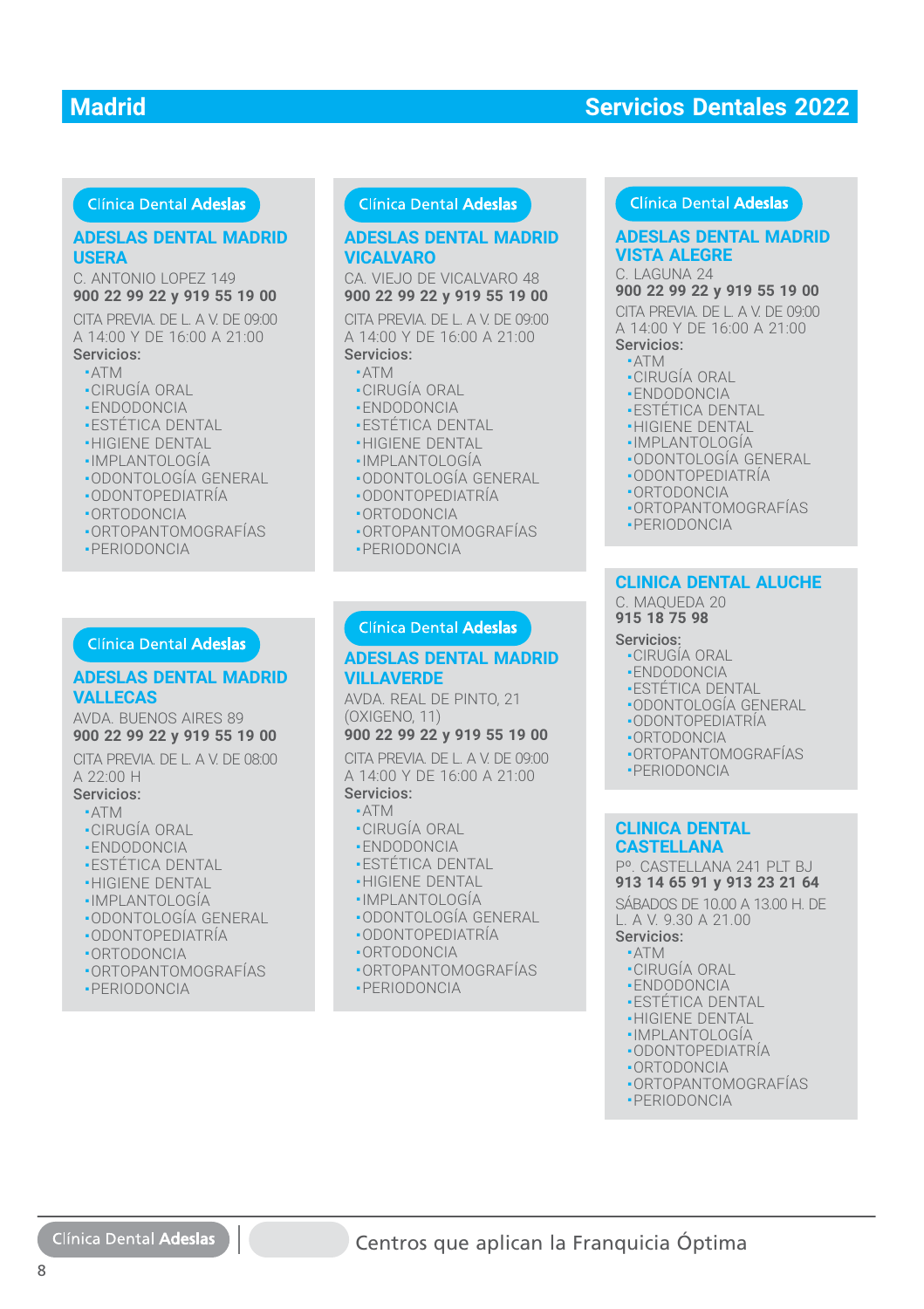#### **CLINICA DENTAL EL PILAR CLINICA DENTAL EL PILAR**

#### C. FERMIN CABALLERO 89 **913 86 33 02 913 86 33 02**

CITA PREVIA. DE L. A V. DE 9.00 A CITA PREVIA. DE L. A V. DE 9.00 A14.00 Y DE 16.00 A 21.00 .

#### Servicios: Servicios:■ ATM ■ATM

- CIRUGÍA ORAL CIRUGÍA ORAL
- ENDODONCIA ENDODONCIA
- •ESTETICA DENTAL
- HIGIENE DENTAL HIGIENE DENTAL
- IMPLANTOLOGÍA ■IMPLANTOLOGÍA
- ODONTOPEDIATRÍA ODONTOPEDIATRÍA
- ORTODONCIA ■ORTODONCIA
- 
- ORTOPANTOMOGRAFÍAS

#### **CLINICA DENTAL ELIPTICA CLINICA DENTAL ELIPTICA**

C. LA VIA 15 ESQ STA CATALINA LABOURE LABOURE

#### **914 60 66 72**

CITA PREVIA. DE L. A V. DE 9.00 A 14.00 Y DE 15.00 A 20.00 14.00 Y DE 15.00 A 20.00Servicios:

## ■ ATM ATM

- CIRUGÍA ORAL ■CIRUGÍA ORAL
- ENDODONCIA
- ESTÉTICA DENTAL ESTÉTICA DENTAL
- •HIGIENE DENTẠL
- IMPLANTOLOGÍA IMPLANTOLOGÍA
- ORTODONCIA ■ORTODONCIA
- ORTOPANTOMOGRAFÍAS
- PERIODONCIA PERIODONCIA

#### **CLINICA DENTAL LAS MUSAS**

C. MANCHESTER 12 C. MANCHESTER 12**917 60 91 69**

CITA PREVIA. DE L. A V. DE 9.00 A 14.00 Y DE 16.00 A 21.00 H 14.00 Y DE 16.00 A 21.00 HServicios:

## ■ ATM ■ ATM

- CIRUGÍA ORAL
- ENDODONCIA
- 
- •ESTETICA DENTAL
- •HIGIENE DENTẠL
- IMPLANTOLOGÍA ■IMPLANTOLOGÍA
- ODONTOPEDIATRÍA
- ORTODONCIA ORTODONCIA
- •ORTOPANTOMOGRAFIAS
- PERIODONCIA

## **CLINICA DENTAL CLINICA DENTAL MORATALAZ MORATALAZ**

C. MOLINA DEL SEGURA ESQ C. MOLINA DEL SEGURA ESQ PASAJE ANCHUELO PASAJE ANCHUELO

#### **913 01 66 66 913 01 66 66**

CITA PREVIA. DE L. A V. DE 10.30 CITA PREVIA. DE L. A V. DE 10.30 A 13.30 Y DE 16.00 A 20.00 H A 13.30 Y DE 16.00 A 20.00 H

## Servicios: Servicios:

- $\cdot$  ATM ■ CIRUGÍA ORAL ■ CIRUGÍA ORAL
- ENDODONCIA ENDODONCIA
- 
- •HIGIENE DENTĄL
- IMPLANTOLOGÍA IMPLANTOLOGÍA
- ODONTOPEDIATRÍA ODONTOPEDIATRÍA
- ORTODONCIA ORTODONCIA
- ORTOPANTOMOGRAFÍAS ORTOPANTOMOGRAFÍAS
- PERIODONCIA PERIODONCIA

#### **CLINICA DENTAL CLINICA DENTAL MUNDODENT RAFAEL CALVO MUNDODENT RAFAEL CALVO**

C. RAFAEL CALVO 5 C. RAFAEL CALVO 5 **914 48 26 50 914 48 26 50**

CITA PREVIA. DE L. A V. DE 9.00 A CITA PREVIA. DE L. A V. DE 9.00 A 13.00 Y DE 16.00 A 19.30. S. DE 13.00 Y DE 16.00 A 19.30. S. DE 9.00 A 14.00 H 9.00 A 14.00 H

#### Servicios: Servicios:

- ATM ATM
- CIRUGÍA ORAL CIRUGÍA ORAL
- ENDODONCIA ENDODONCIA
- ESTÉTICA DENTAL ESTÉTICA DENTAL
- HIGIENE DENTAL HIGIENE DENTAL
- IMPLANTOLOGÍA IMPLANTOLOGÍA
- ODONTOPEDIATRÍA ODONTOPEDIATRÍA
- ORTODONCIA ORTODONCIA
- ORTOPANTOMOGRAFÍAS ORTOPANTOMOGRAFÍAS
- PERIODONCIA PERIODONCIA

#### **CLINICA DENTAL CLINICA DENTAL ODONTOLOGICA INFANTIL ODONTOLOGICA INFANTIL**

C. LOPE DE RUEDA 46 PLT BJ PTA A C. LOPE DE RUEDA 46 PLT BJ PTA A **915 04 17 42 915 04 17 42**

CITA PREVIA. DIARIO DE 10:00 A CITA PREVIA. DIARIO DE 10:00 A 14:00 Y DE 15:30 A 19:30 14:00 Y DE 15:30 A 19:30

#### Servicios: Servicios:

Centros que aplican la Franquicia Óptima

■ ODONTOPEDIATRÍA ■ ODONTOPEDIATRÍA ■ ORTODONCIA ■ ORTODONCIA

**CLINICA DENTAL TELLEZ CLINICA DENTAL TELLEZ IGUALAS IGUALAS**

C. TELLEZ 18 C. TELLEZ 18 **914 33 86 91 914 33 86 91**

CITA PREVIA. DE L. A V. DE 9.00 A CITA PREVIA. DE L. A V. DE 9.00 A 13.00 Y DE 16.00 A 19.30 H 13.00 Y DE 16.00 A 19.30 H Servicios: Servicios:

- CIRUGÍA ORAL CIRUGÍA ORAL
- ENDODONCIA ENDODONCIA
- ESTÉTICA DENTAL ESTÉTICA DENTAL
- •HIGIENE DENTAL
- IMPLANTOLOGÍA IMPLANTOLOGÍA
- ODONTOLOGÍA GENERAL ODONTOLOGÍA GENERAL
- ODONTOPEDIATRÍA ODONTOPEDIATRÍA
- PERIODONCIA PERIODONCIA

#### **CLINICA DENTAL VILLA DE VALLECAS VALLECAS**

C. FUENTIDUEÑA 41 ESQ PALAZUELOS ESO PALAZUELOS **913 32 50 50**

CITA PREVIA. DE L. A V. DE 9.00 A 14.00 Y DE 15.00 A 21.00 H., . 14.00 Y DE 15.00 A 21.00 H., .Servicios: Servicios:

- ATM
- CIRUGÍA ORAL
- ENDODONCIA ENDODONCIA
- ESTÉTICA DENTAL ■ESTÉTICA DENTAL
- HIGIENE DENTAL
- IMPLANTOLOGÍA
- ODONTOPEDIATRÍA ODONTOPEDIATRÍA
- ORTODONCIA ■ORTODONCIA
- ORTOPANTOMOGRAFÍAS
- PERIODONCIA

#### **CLINICA DENTAL VILLAVERDE VILLAVERDE**

Servicios: Servicios:•ENDODONCIA ■ ESTÉTICA DENTAL ■ HIGIENE DENTAL HIGIENE DENTAL■ ODONTOLOGÍA GENERAL ■ODONTOLOGÍA GENERAL•ODONTOPEDIATRIA ■ ORTODONCIA

AVDA. REAL DE PINTO 12 AVDA. REAL DE PINTO 12ESQUINA CL ASFALTO 11 **917 10 03 95**

CITA PREVIA. DE L. A V. DE 10.00 A 14.00 Y DE 15.30 A 19.30 H A 14.00 Y DE 15.30 A 19.30 H

9

Clínica Dental Adesla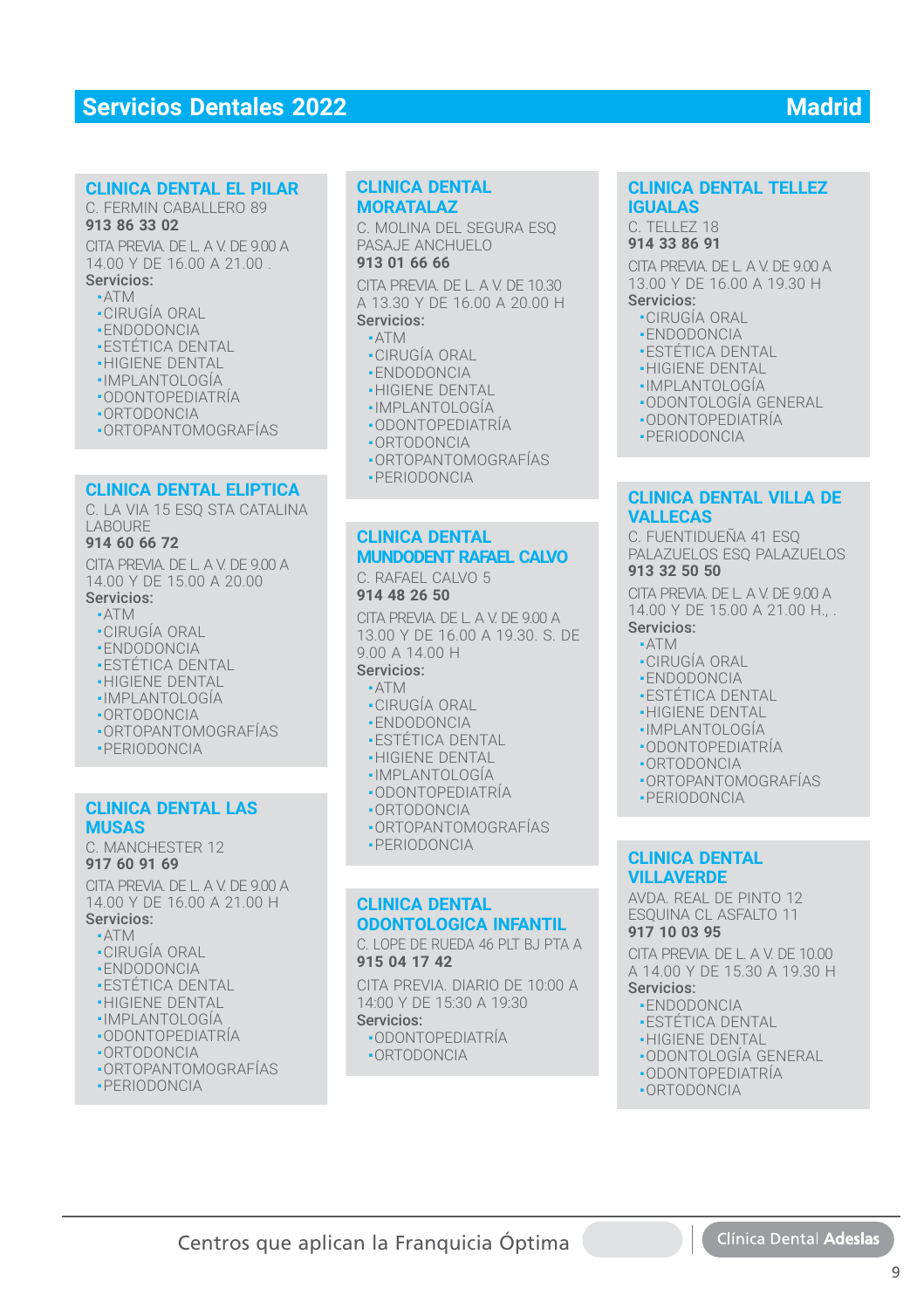#### **CLINICA ELITE DENTAL I CLINICA ELITE DENTAL I**

C. SANTA CRUZ DE MARCENADO 1 C. SANTA CRUZ DE MARCENADO 1 **914 44 10 80 914 44 10 80**

CITA PREVIA. DE L. A V. 9.00 A CITA PREVIA. DE L. A V. 9.00 A 21.00 21.00

#### Servicios: Servicios:

- ATM ATM
- CIRUGÍA ORAL CIRUGÍA ORAL
- ENDODONCIA ENDODONCIA
- ESTÉTICA DENTAL ESTÉTICA DENTAL
- HIGIENE DENTAL HIGIENE DENTAL
- IMPLANTOLOGÍA IMPLANTOLOGÍA
- ODONTOPEDIATRÍA ODONTOPEDIATRÍA
- ORTODONCIA ORTODONCIA
- ORTOPANTOMOGRAFÍAS ORTOPANTOMOGRAFÍAS
- PERIODONCIA PERIODONCIA

#### **CLINICA ELITE DENTAL II**

#### AVDA. MENENDEZ PELAYO 87 **915 01 21 11**

CITA PREVIA. DE L. A V. 9.00 A 21.00 H, S, DE 9.00 A 14.00 H Servicios: Servicios:

- ATM ■ATM
- CIRUGÍA ORAL ■CIRUGÍA ORAL
- ENDODONCIA
- ESTÉTICA DENTAL
- HIGIENE DENTAL
- IMPLANTOLOGÍA
- ODONTOPEDIATRÍA
- ORTODONCIA
- ORTOPANTOMOGRAFÍAS
- PERIODONCIA ֦

#### **CLINICA DENTAL DRES. CLINICA DENTAL DRES. SEOANE-PAMPIN SEOANE-PAMPIN**

C. DIEGO DE LEON 16 C. DIEGO DE LEON 16 **915 63 42 31 915 63 42 31**

#### Servicios: Servicios:

- ATM ATM
- CIRUGÍA ORAL CIRUGÍA ORAL
- ENDODONCIA ENDODONCIA
- ESTÉTICA DENTAL ESTÉTICA DENTAL
- HIGIENE DENTAL HIGIENE DENTAL
- IMPLANTOLOGÍA IMPLANTOLOGÍA
- ODONTOLOGÍA GENERAL ODONTOLOGÍA GENERAL
- ODONTOPEDIATRÍA ODONTOPEDIATRÍA
- ORTODONCIA ORTODONCIA

## **DENTAL RUEDA DENTAL RUEDA**

C. PRÍNCIPE DE VERGARA 210 C. PRÍNCIPE DE VERGARA 210 **915 63 29 09 915 63 29 09**

CITA PREVIA. L. M. X. Y J. DE CITA PREVIA. L. M. X. Y J. DE 10:00 A 13:00 Y DE 16:00 A 20:00 10:00 A 13:00 Y DE 16:00 A 20:00 V. DE 16:00 A 20:00 H V. DE 16:00 A 20:00 H

#### Servicios: Servicios:

- CIRUGÍA ORAL CIRUGÍA ORAL
- ENDODONCIA ENDODONCIA
- ESTÉTICA DENTAL ESTÉTICA DENTAL
- IMPLANTOLOGÍA IMPLANTOLOGÍA
- ODONTOLOGÍA GENERAL ODONTOLOGÍA GENERAL
- ODONTOPEDIATRÍA ODONTOPEDIATRÍA
- PERIODONCIA PERIODONCIA

## **Madrid Provincia**

#### **ALCALA DE HENARES**

#### **ADESLAS DENTAL ALCALA ADESLAS DENTAL ALCALADE HENARESDE HENARES**

C. ESCRITORIOS 2 C. ESCRITORIOS 2**900 22 99 22 y 919 55 19 00 900 22 99 22 y 919 55 19 00**

CITA PREVIA. DE L. A V. DE 09:00 A 14:00 Y DE 16:00 A 21:00 Servicios:

#### ■ ATM ■ATM

- CIRUGÍA ORAL ■CIRUGÍA ORAL
- ENDODONCIA ■ENDODONCIA
- ESTÉTICA DENTAL ■ESTÉTICA DENTAL
- HIGIENE DENTAL ■HIGIENE DENTAL
- IMPLANTOLOGÍA IMPLANTOLOGÍA
- ODONTOLOGÍA GENERAL ODONTOLOGÍA GENERAL
- ODONTOPEDIATRÍA ODONTOPEDIATRÍA
- ORTODONCIA
- ORTOPANTOMOGRAFÍAS
- PERIODONCIA

#### Clínica Dental Adeslas

**DE HENARES ENSANCHE**

AVDA. DE LA ALCARRIA 9 11 **900 22 99 22 y 919 55 19 00**

**ADESTING AN ESSECUTE COLOR AN ESSECUTE COLOR AND A THOMAGE AN EXAMPLE DE SECONDONCIA<br>
TA PREVIA L.M.X.Y.J. DE<br>
DE HENARES ENSANCHE<br>
DE 16:00 A 20:00 H<br>
CITA PREVIA DE LA ALCARRIA 9 11<br>
CITA PREVIA DE LA ALCARRIA 9 10<br>
COL** CITA PREVIA. DE L. A V. DE 09:00 A 14:00 Y DE 16:00 A 21:00 Servicios:

#### ■ ATM

- •CIRUGIA ORAL
- ENDODONCIA ■ENDODONCIA
- ESTÉTICA DENTAL ■ESTÉTICA DENTAL
- HIGIENE DENTAL ■HIGIENE DENTAL
- IMPLANTOLOGÍA IMPLANTOLOGÍA
- ODONTOLOGÍA GENERAL ODONTOLOGÍA GENERAL
- ODONTOPEDIATRÍA
- ORTODONCIA
- ORTOPANTOMOGRAFÍAS
- PERIODONCIA

#### **CLINICA DENTAL ELITE CLINICA DENTAL ELITE ANTEQUERA ANTEQUERA**

## C. ANTEQUERA 1 C. ANTEQUERA 1

**918 83 12 96 918 83 12 96**

CITA PREVIA. DE L. A V. DE 10:00 CITA PREVIA. DE L. A V. DE 10:00<br>A 14:00 Y DE 16:00 A 20:00

- ATM ATM
- CIRUGÍA ORAL CIRUGÍA ORAL
- ESTÉTICA DENTAL ESTÉTICA DENTAL
- HIGIENE DENTAL
- ODONTOPEDIATRÍA
- ORTODONCIA ■
- •ORTOPANTOMOGRAFIAS
- PERIODONCIA ■PERIODONCIA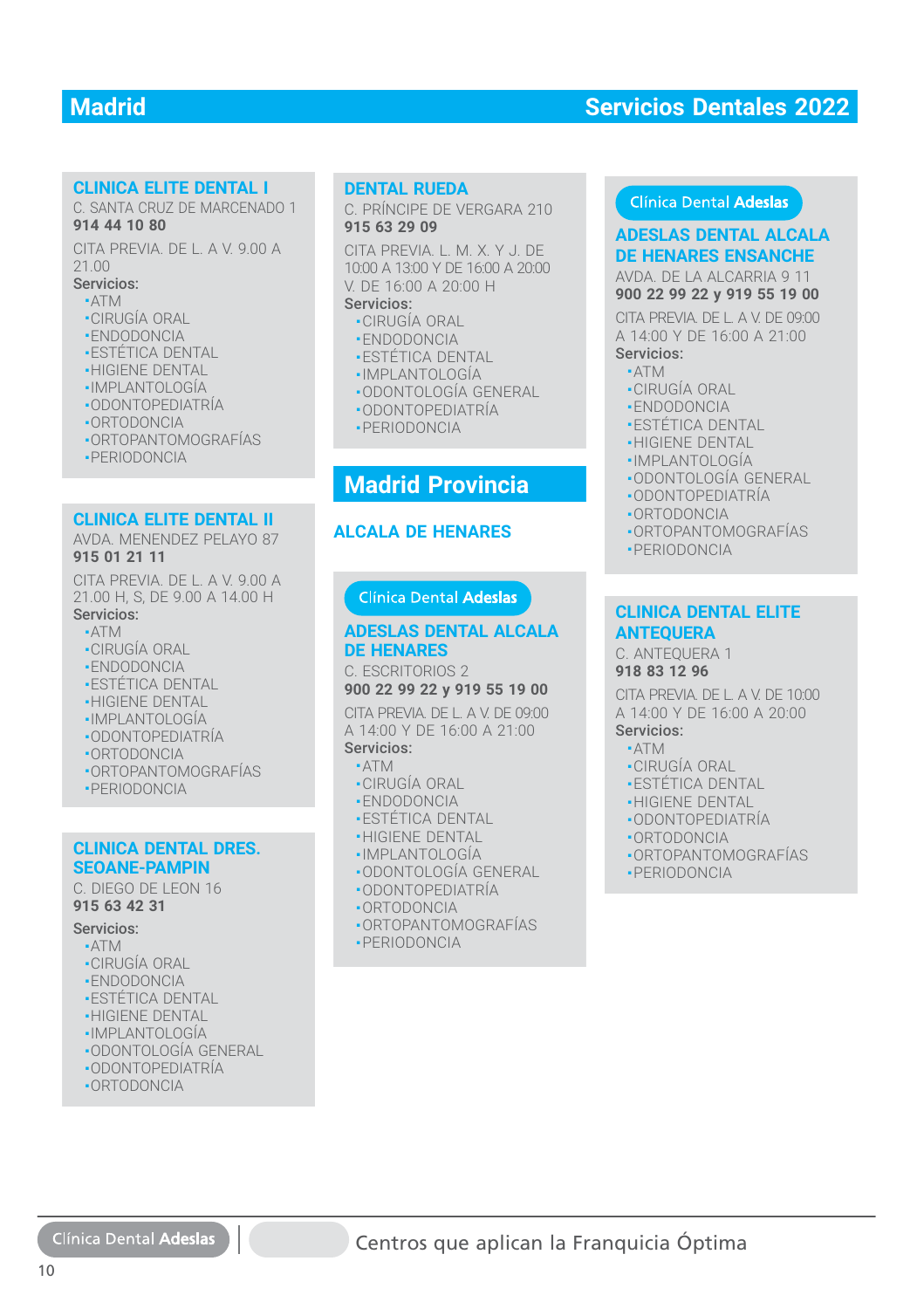## **Servicios Dentales 2022** Madrid

#### **CLINICA DENTAL LA CLINICA DENTAL LA ESTACION IGUALAS ESTACION IGUALAS**

C. EMILIO CASTELAR 4 C. EMILIO CASTELAR 4 **918 81 00 49 918 81 00 49**

CITA PREVIA. DE L. A V. DE 10:00 CITA PREVIA. DE L. A V. DE 10:00 A 14:00 Y DE 16:00 A 20:00 H A 14:00 Y DE 16:00 A 20:00 H Servicios: Servicios:

## ■ ATM ■ ATM

- CIRUGÍA ORAL CIRUGÍA ORAL
- ENDODONCIA ENDODONCIA
- ESTÉTICA DENTAL ESTÉTICA DENTAL
- HIGIENE DENTAL HIGIENE DENTAL
- IMPLANTOLOGÍA IMPLANTOLOGÍA
- ODONTOLOGÍA GENERAL ODONTOLOGÍA GENERAL
- ODONTOPEDIATRÍA ODONTOPEDIATRÍA
- ORTODONCIA ORTODONCIA
- ORTOPANTOMOGRAFÍAS ORTOPANTOMOGRAFÍAS
- PERIODONCIA PERIODONCIA

#### **CLINICA PLUS DENTAL CLINICA PLUS DENTAL**

AVDA. LOPE DE FIGUEROA 18 BL AVDA. LOPE DE FIGUEROA 18 BL LOC PTL 1 LOC PTL 1 **918 83 14 97 918 83 14 97**

CITA PREVIA. DE L. A V. 10.00 A CITA PREVIA. DE L. A V. 10.00 A 20.00 20.00

#### Servicios: Servicios:

- ENDODONCIA ENDODONCIA
- HIGIENE DENTAL HIGIENE DENTAL
- ODONTOPEDIATRÍA ODONTOPEDIATRÍA
- ORTODONCIA ORTODONCIA

#### **ALCOBENDAS**

#### **Clínica Dental Adeslas**

#### **ADESLAS DENTAL ALCOBENDAS**

AVDA. DE ESPAÑA 23 **900 22 99 22 y 919 55 19 00**

CITA PREVIA. LA V DE 8:15 A 14:15 Y DE 15:15 A 21:15 H. Servicios:

- ATM
- 
- CIRUGÍA ORAL
- ENDODONCIA **-ESTÉTICA DENTAL**
- **-HIGIENE DENTAL**
- IMPLANTOLOGÍA
- 
- ODONTOLOGÍA GENERAL ■ ODONTOPEDIATRÍA
- ORTODONCIA
- ORTOPANTOMOGRAFÍAS
- PERIODONCIA
- 

## **ADESLAS DENTAL ALCOBENDAS Pº CHOPERA**

Pº. DE LA CHOPERA 2 **900 22 99 22 y 919 55 19 00**

CITA PREVIA. DE L. A V. DE 09:00 A 14:00 Y DE 16:00 A 21:00 Servicios:

#### ■ ATM

- CIRUGÍA ORAL
- ENDODONCIA
- ESTÉTICA DENTAL
- HIGIENE DENTAL
- IMPLANTOLOGÍA
- ODONTOLOGÍA GENERAL
- ODONTOPEDIATRÍA
- ORTODONCIA
- ORTOPANTOMOGRAFÍAS
- PERIODONCIA

#### **ALCORCON**

#### **ADESLAS DENTAL ALCORCON**

C. MAYOR 7

## **900 22 99 22 y 919 55 19 00**

CITA PREVIA. DE L. A V. DE 09:00 CITA PREVIA. DE L. A V. DE 09:00<br>A 14:00 Y DE 16:00 A 21:00 Servicios: Servicios:**CONSISTANT AND ARANJUEZ**<br>
CODENDAS P<sup>o</sup> CHOPERA<br>
DESLAS DENTAL<br>
DE LA CHOPERA 2<br>
ADESLAS DEL A VIDE 09:00<br>
CORENA DE LA VIDE 09:00<br>
CODENDAS P<sup>o</sup> CHOPERA<br>
414:00 Y DE 16:00 A 21:00<br>
TA PREVIA<br>
-414:00 Y DE 16:00 A 21:00<br>

#### ■ ATM ■ATM

- CIRUGÍA ORAL ■CIRUGÍA ORAL
- ENDODONCIA ■ENDODONCIA
- ESTÉTICA DENTAL ■ESTÉTICA DENTAL
- HIGIENE DENTAL ■HIGIENE DENTAL
- IMPLANTOLOGÍA
- •IMPLANTOLOGÍA<br>•ODONTOLOGÍA GENERAL<br>•ODONTOPEDIATRÍA<br>•ORTODONCIA<br>•ORTOPANTOMOGRAFÍAS
- ODONTOPEDIATRÍA
- ORTODONCIA
- ORTOPANTOMOGRAFÍAS
- PERIODONCIA

#### **ADESLAS DENTAL ARANJUEZ**

#### C. DE STUART 124 **900 22 99 22 y 919 55 19 00**

CITA PREVIA. DE L. A V. DE 09:00 A 14:00 Y DE 16:00 A 21:00 Servicios:

## ■ ATM

- •ATM<br>•CIRUGÍA ORAL
- ENDODONCIA ■ENDODONCIA
- ESTÉTICA DENTAL
- 
- HIGIENE DENTAL<br>• HIGIENE DENTAL<br>• IMPI ANTOLOGÍA ■ IMPLANTOLOGÍA
- ODONTOLOGÍA GENERAL
- ODONTOPEDIATRÍA
- ORTODONCIA
- ORTOPANTOMOGRAFÍAS ■■ORTOPANTOMOGRAFÍAS
- PERIODONCIA PERIODONCIA

## **ARGANDA DEL REY**

## **CLINICA DENTAL ARGANDA CLINICA DENTAL ARGANDA**

C. MARIA ZAMBRANO C. MARIA ZAMBRANO

#### **918 71 74 32 918 71 74 32**

#### Servicios: Servicios:

- ENDODONCIA ENDODONCIA
- HIGIENE DENTAL HIGIENE DENTAL
- ODONTOPEDIATRÍA ODONTOPEDIATRÍA
- ORTODONCIA ■ORTODONCIA
- ORTOPANTOMOGRAFÍAS ORTOPANTOMOGRAFÍAS

11

Clínica Dental Adesla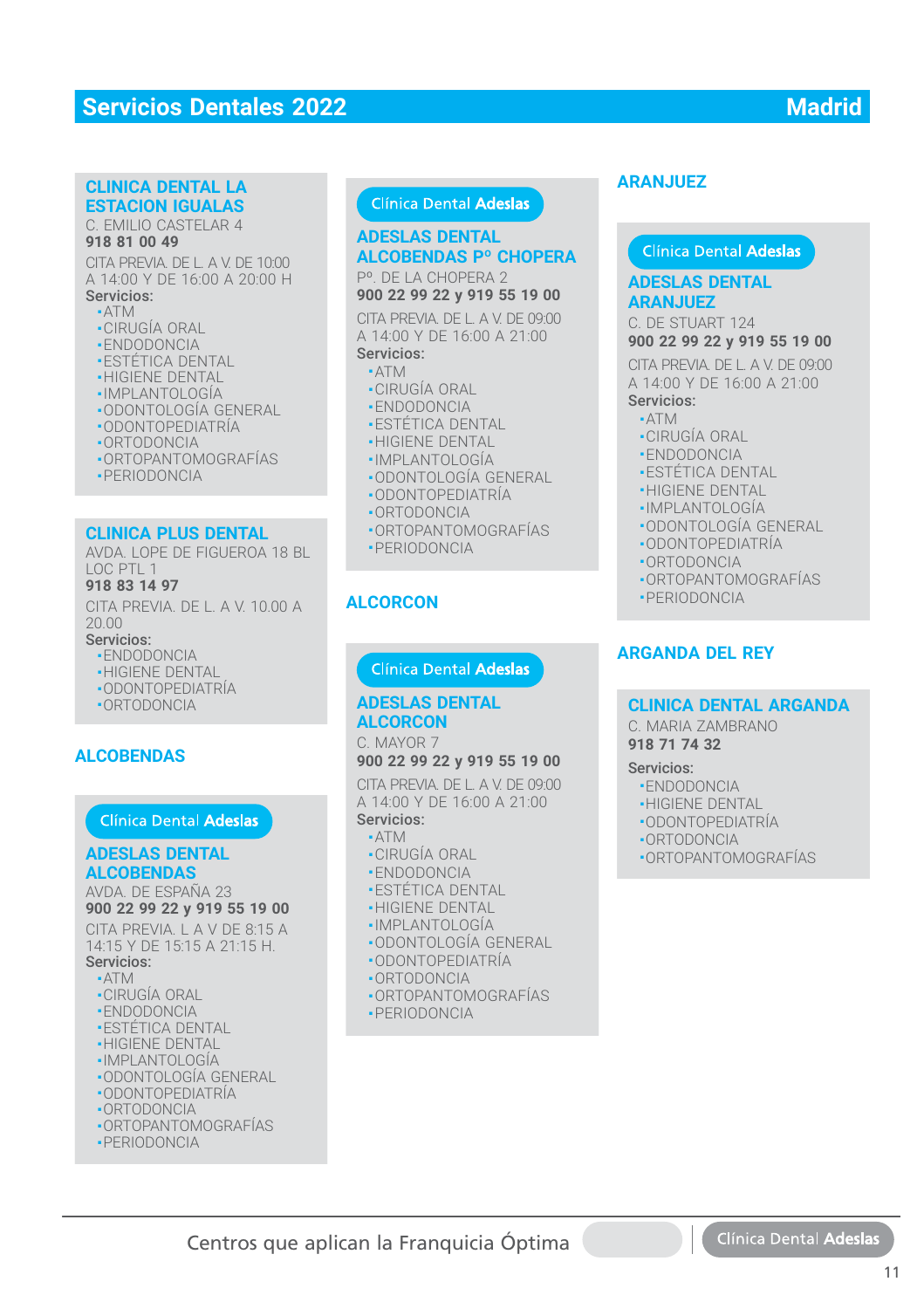#### **BOADILLA DEL MONTE**

#### **ADESLAS DENTAL BOADILLA DEL MONTE**

AVDA. DEL SIGLO XXI 1 **900 22 99 22 y 919 55 19 00**

CITA PREVIA. DE L. A V. DE 09:00 A 14:00 Y DE 16:00 A 21:00 Servicios:

## ■ ATM

- CIRUGÍA ORAL
- ENDODONCIA
- ESTÉTICA DENTAL
- HIGIENE DENTAL
- IMPLANTOLOGÍA
- ODONTOLOGÍA GENERAL
- ODONTOPEDIATRÍA
- ORTODONCIA
- ORTOPANTOMOGRAFÍAS
- PERIODONCIA
- 

#### **CLINICA DENTAL STETIDENT BOADILLA**

CTA. DE MAJADAHONDA 34 **916 32 69 64**

CITA PREVIA. DE L. A V. 12.00 A<br>20.00 H 20.00 H

#### Servicios: Servicios:

- $\blacksquare$ ATM
- CIRUGÍA ORAL CIRUGÍA ORAL
- ENDODONCIA ENDODONCIA
- ESTÉTICA DENTAL ESTÉTICA DENTAL
- HIGIENE DENTAL HIGIENE DENTAL
- IMPLANTOLOGÍA IMPLANTOLOGÍA
- ODONTOLOGÍA GENERAL ODONTOLOGÍA GENERAL
- ODONTOPEDIATRÍA ODONTOPEDIATRÍA
- ORTODONCIA ORTODONCIA
- ORTOPANTOMOGRAFÍAS ORTOPANTOMOGRAFÍAS
- PERIODONCIA

Clínica Dental Adeslas

#### **ADESLAS DENTAL COLLADO VILLALBA**

C. REAL 61

**900 22 99 22 y 919 55 19 00**

CITA PREVIA. DE L. A V. DE 09:00 A 14:00 Y DE 16:00 A 21:00 Servicios:

#### ■ ATM

- CIRUGÍA ORAL
- ENDODONCIA
- **-ESTÉTICA DENTAL**
- HIGIENE DENTAL
- IMPLANTOLOGÍA
- ODONTOLOGÍA GENERAL
- ODONTOPEDIATRÍA
- ORTODONCIA
- ORTOPANTOMOGRAFÍAS
- PERIODONCIA

#### **CLINICA DENTAL CLIDENCAL CLINICA DENTAL CLIDENCAL** C. REAL 54 C. REAL 54

#### **918 51 88 25 918 51 88 25**

#### Servicios: Servicios:

- CIRUGÍA ORAL CIRUGÍA ORAL
- ENDODONCIA ENDODONCIA
- HIGIENE DENTAL HIGIENE DENTAL
- IMPLANTOLOGÍA IMPLANTOLOGÍA
- ODONTOPEDIATRÍA ODONTOPEDIATRÍA
- ORTODONCIA ORTODONCIA
- PERIODONCIA PERIODONCIA

#### **COLMENAR VIEJO**

#### **CLINICA DENTAL CLINICA DENTAL R.B.DENTAL R.B.DENTAL**

**ADILLA DEL MONTE<br>
COLLADO VILLALBA<br>
Clinica Dental Adeslas<br>
DESLAS DENTAL BOADILLA<br>
MEL ANDESLAS DENTAL C<br>
MEL ANCE DE SIGLO XXI 1<br>
1 C. REAL 61<br>
TA PERIODA OR DE LA V. DE 0300 299 229 919 55 19 00<br>
CITA PERVIA DE LA V. D** AVDA. LIBERTAD 8 AVDA. LIBERTAD 8 **918 46 32 80 918 46 32 80** CITA PREVIA. DE L. A V. 9.00 A CITA PREVIA. DE L. A V. 9.00 A 21.00 21.00

#### Servicios: Servicios:

- CIRUGÍA ORAL CIRUGÍA ORAL
- ENDODONCIA ENDODONCIA
- HIGIENE DENTAL HIGIENE DENTAL
- IMPLANTOLOGÍA IMPLANTOLOGÍA
- ODONTOPEDIATRÍA ODONTOPEDIATRÍA
- ORTODONCIA ORTODONCIA
- ORTOPANTOMOGRAFÍAS ORTOPANTOMOGRAFÍAS
- PERIODONCIA PERIODONCIA

## **COSLADA**

#### Clínica Dental Adeslas

**ADESLAS DENTAL COSLADA ADESLAS DENTAL COSLADA**

AVDA. DEL PLANTIO 12 AVDA. DEL PLANTIO 12 **900 22 99 22 y 919 55 19 00 900 22 99 22 y 919 55 19 00**

CITA PREVIA. DE L. A V. DE 09:00 CITA PREVIA. DE L. A V. DE 09:00<br>A 14:00 Y DE 16:00 A 21:00 Servicios: Servicios:

- ATM
- CIRUGÍA ORAL ■CIRUGÍA ORAL
- ENDODONCIA ■ENDODONCIA
- ESTÉTICA DENTAL ESTÉTICA DENTAL
- HIGIENE DENTAL HIGIENE DENTAL
- IMPLANTOLOGÍA IMPLANTOLOGÍA
- ODONTOLOGÍA GENERAL
- ODONTOPEDIATRÍA ■ODONTOPEDIATRÍA
- ORTODONCIA ■ORTODONCIA
- ORTOPANTOMOGRAFÍAS ORTOPANTOMOGRAFÍAS
- PERIODONCIA PERIODONCIA

## **CLINICA DENTAL COSDENT CLINICA DENTAL COSDENT**

C. CHILE 25 POSTERIOR C. CHILE 25 POSTERIOR **916 69 27 93 916 69 27 93**

CITA PREVIA. DE L. A V. DE 10.00 CITA PREVIA. DE L. A V. DE 10.00 A 13.00 Y DE 16.00 A 19.30 . A 13.00 Y DE 16.00 A 19.30 .

- Servicios: Servicios:
- ENDODONCIA ENDODONCIA
- HIGIENE DENTAL HIGIENE DENTAL
- ODONTOPEDIATRÍA
- ORTODONCIA ■ORTODONCIA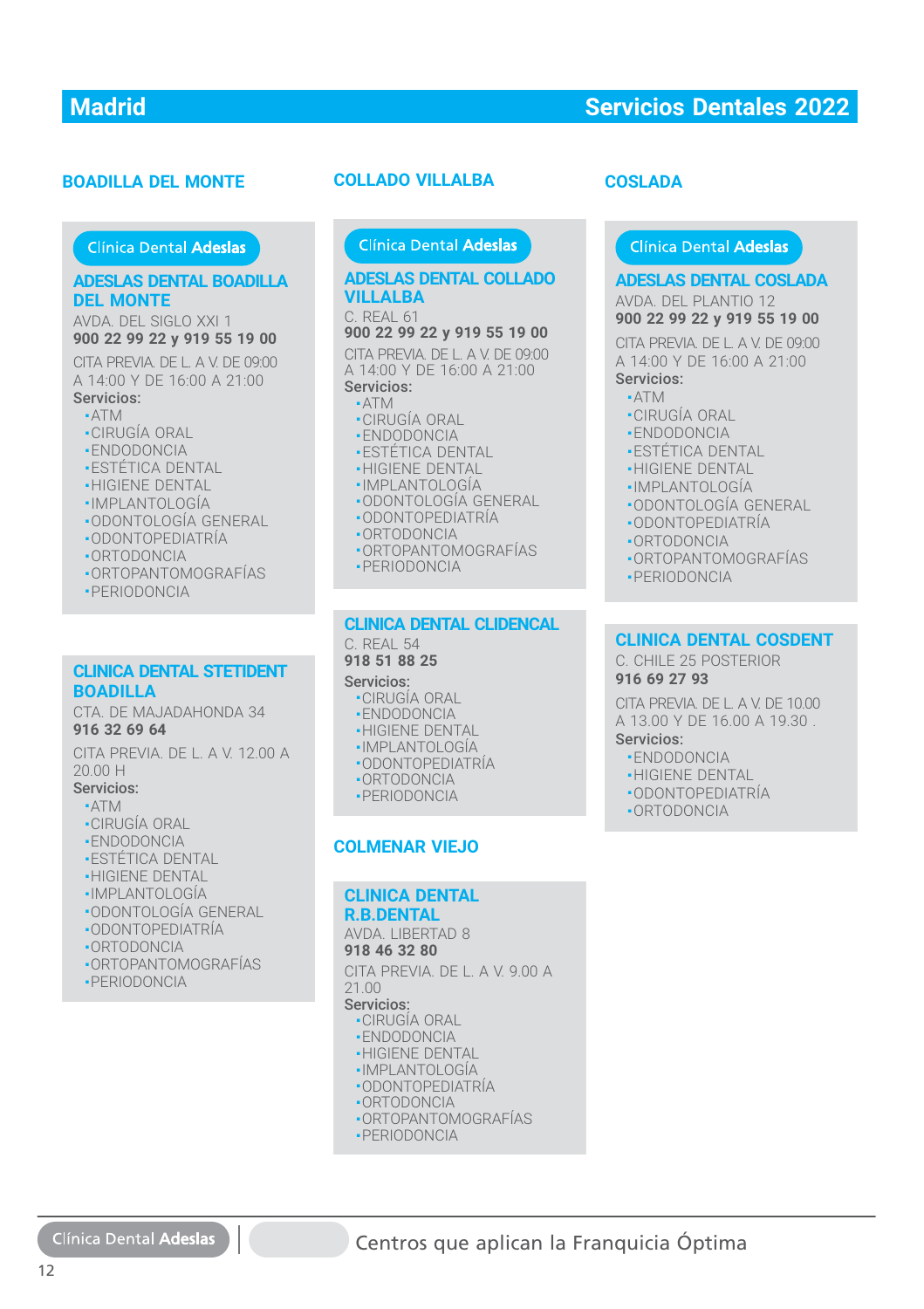#### **FUENLABRADA**

#### **ADESLAS DENTAL ADESLAS DENTAL FUENLABRADA**

C. LUIS SAUQUILLO ´CV A CL<br>CUARTEL **CUARTEL** 

#### **900 22 99 22 y 919 55 19 00**

CITA PREVIA. DE L. A V. DE 08:00  $A$  22:00 H

#### Servicios: Servicios:

- $\blacksquare$  ATM ■ CIRUGÍA ORAL
- ENDODONCIA ENDODONCIA
- 
- ESTÉTICA DENTAL ■ESTÉTICA DENTAL■ HIGIENE DENTAL
- 
- IMPLANTOLOGÍA ■ ODONTOLOGÍA GENERAL ■ ODONTOLOGÍA GENERAL
- •ODONTOPEDIATRIA
- ORTODONCIA
- ORTOPANTOMOGRAFÍAS ORTOPANTOMOGRAFÍAS
- PERIODONCIA ■PERIODONCIA
- TOMOGRAFÍA AXIAL
- COMPUTERIZADA (T.A.C.-SCANNER) COMPUTERIZADA(T.A.C.-SCANNER)

#### **ADESLAS DENTAL FUENLABRADA AV. EUROPA**

AVDA. EUROPA 21-23 AVDA. EUROPA 21-23**900 22 99 22 y 919 55 19 00** CITA PREVIA. DE L. A V. DE 09:00 CITA PREVIA. DE L. A V. DE 09:00A 14:00 Y DE 16:00 A 21:00 **CLINICA DENTAL DENTAL DENTAL DENTAL DENTAL DENTAL DENTAL DENTAL DENTAL DENTAL DENTAL DENTAL DENTAL DENTAL DENTAL DENTAL DENTAL DENTAL DENTAL DENTAL DENTAL DENTAL DENTAL DENTAL DENTAL PREVIABLY DATA TO A SUPPOSE A SUPPOSE** 

## Servicios: Servicios:

- $\blacksquare$  ATM
- CIRUGÍA ORAL
- ENDODONCIA
- ESTÉTICA DENTAL ESTÉTICA DENTAL
- HIGIENE DENTAL
- IMPLANTOLOGÍA
- ODONTOLOGÍA GENERAL ODONTOLOGÍA GENERAL
- ODONTOPEDIATRÍA ■ODONTOPEDIATRÍA
- ORTODONCIA
- ORTOPANTOMOGRAFÍAS ORTOPANTOMOGRAFÍAS
- PERIODONCIA

## **CEDROS CEDROS CLINICA DENTAL LOS**

C. GALICIA 13 C. GALICIA 13 **916 08 17 36 916 08 17 36**

CITA PREVIA. DE L. A V. DE 10.30 CITA PREVIA. DE L. A V. DE 10.30 A 13.30 Y DE 16.30 A 19.30 H A 13.30 Y DE 16.30 A 19.30 H Servicios: Servicios:

- ENDODONCIA ENDODONCIA
- HIGIENE DENTAL HIGIENE DENTAL
- ODONTOPEDIATRÍA ODONTOPEDIATRÍA
- ORTODONCIA ORTODONCIA
- ORTOPANTOMOGRAFÍAS ORTOPANTOMOGRAFÍAS

#### **GALAPAGAR**

#### **CLINICA DENTAL CLINICA DENTAL GALAPAGAR GALAPAGAR**

C. CALVARIO 54 C. CALVARIO 54 **918 58 71 99 918 58 71 99**

CITA PREVIA. DE L. A V. DE 9.30 A CITA PREVIA. DE L. A V. DE 9.30 A 14.00 Y DE 16.00 A 20.00 H 14.00 Y DE 16.00 A 20.00 H

#### Servicios: Servicios:

- CIRUGÍA ORAL CIRUGÍA ORAL
- ENDODONCIA ENDODONCIA
- ESTÉTICA DENTAL ESTÉTICA DENTAL
- HIGIENE DENTAL HIGIENE DENTAL
- IMPLANTOLOGÍA IMPLANTOLOGÍA
- ODONTOLOGÍA GENERAL ODONTOLOGÍA GENERAL
- ODONTOPEDIATRÍA ODONTOPEDIATRÍA
- ORTODONCIA ORTODONCIA
- ORTOPANTOMOGRAFÍAS ORTOPANTOMOGRAFÍAS
- PERIODONCIA PERIODONCIA

#### **GETAFE**

#### Clínica Dental Adeslas

#### **ADESLAS DENTAL GETAFE**

C. VILLAVERDE 4

#### **900 22 99 22 y 919 55 19 00**

CITA PREVIA. DE L. A V. DE 09:00 A 14:00 Y DE 16:00 A 21:00

- Servicios:  $-ATM$
- CIRUGÍA ORAL
- ENDODONCIA
- **· ESTÉTICA DENTAL**
- HIGIENE DENTAL
- IMPLANTOLOGÍA
- ODONTOLOGÍA GENERAL
- ODONTOPEDIATRÍA
- ORTODONCIA
- ORTOPANTOMOGRAFÍAS
- PERIODONCIA

#### Clínica Dental Adeslas

#### **ADESLAS DENTAL GETAFE AV. DE LAS CIUDADES**

AVDA. DE LAS CIUDADES, 82-84 AVDA. DE LAS CIUDADES, 82-84**900 22 99 22 y 919 55 19 00**

CITA PREVIA. DE L. A V. DE 09:00 CITA PREVIA. DE L. A V. DE 09:00<br>A 14:00 Y DE 16:00 A 21:00

- ATM ATM
- CIRUGÍA ORAL CIRUGÍA ORAL
- ENDODONCIA ENDODONCIA
- ESTÉTICA DENTAL ESTÉTICA DENTAL
- HIGIENE DENTAL HIGIENE DENTAL
- IMPLANTOLOGÍA IMPLANTOLOGÍA
- ODONTOLOGÍA GENERAL ODONTOLOGÍA GENERAL
- ODONTOPEDIATRÍA
- ORTODONCIA
- ORTOPANTOMOGRAFÍAS
- PERIODONCIA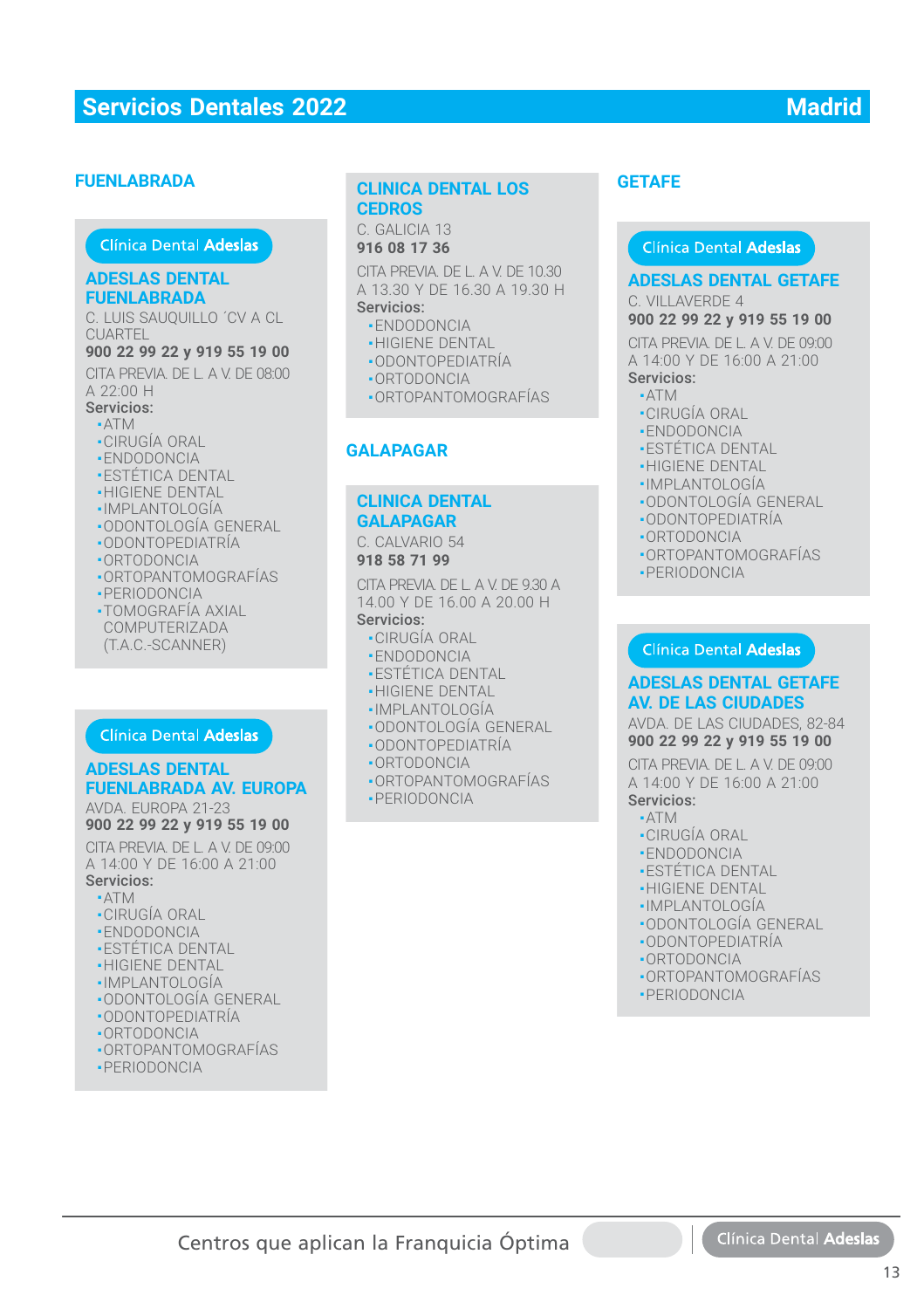#### **CLINICA DENTAL GEDENTAL I CLINICA DENTAL GEDENTAL I**

AVDA. RIGOBERTA MENCHU 15 AVDA. RIGOBERTA MENCHU 15 PLT BJ PLT BJ

#### **916 65 19 01 y 916 96 30 37 916 65 19 01 y 916 96 30 37**

CITA PREVIA. DE L. A V. DE 10.00 CITA PREVIA. DE L. A V. DE 10.00 A 14.00 Y DE 16.00 A 20.00 H. Servicios: Servicios:

■ ENDODONCIA ENDODONCIA

■ HIGIENE DENTAL ■ HIGIENE DENTAL

#### **CLINICA DENTAL GEDENTAL II CLINICA DENTAL GEDENTAL II**

C. ILUSTRACION 1 SEMIESQUINA C. ILUSTRACION 1 SEMIESQUINA CL MADRID CL MADRID

#### **916 01 89 84 916 01 89 84**

CITA PREVIA. DE L. A V. DE 10.00 A 14.00 Y DE 16.00 A 20.00 H. A 14.00 Y DE 16.00 A 20.00 H. Servicios: Servicios:

- ENDODONCIA ENDODONCIA
- HIGIENE DENTAL HIGIENE DENTAL
- ODONTOPEDIATRÍA ODONTOPEDIATRÍA
- ORTODONCIA ORTODONCIA

#### **LAS ROZAS DE MADRID**

#### **ADESLAS DENTAL LAS ROZAS**

AVDA. POLIDEPORTIVO 10 BL 2 ESQ DR RAMON MUNCHARAZ

## **900 22 99 22 y 919 55 19 00**

CITA PREVIA. DE L. A V. DE 08:00 A 14:30 Y DE 15:30 A 21:30 S. DE 09:00 A 14:00 **LINICA DENTAL CHENERY TELENCORRESPONDING CONTROLS CONTROLS CONTROLS CONTROLS CONTROLS CONTROLS CONTROLS CONTROLS CONTROLS CONTROLS CONTROLS CONTROLS CONTROLS CONTROLS CONTROLS CONTROLS CONTROLS CONTROLS CONTROLS CONTROLS** 

#### Servicios:

- ATM
- CIRUGÍA ORAL
- ENDODONCIA
- **-ESTÉTICA DENTAL** ֚֚֡֡֡֡֡֡
- **-HIGIENE DENTAL**
- IMPLANTOLOGÍA
- ODONTOLOGÍA GENERAL
- ODONTOPEDIATRÍA ODONTOPEDIATRÍA
- ORTODONCIA ■ORTODONCIA
- ORTOPANTOMOGRAFÍAS
- PERIODONCIA

## **ROZAS ROZAS CLINICA DENTAL NORTE LAS**

C. LAS MIESES 2 C. LAS MIESES 2 **917 10 41 68 917 10 41 68**

CITA PREVIA. DE L. A V. DE 10.30 CITA PREVIA. DE L. A V. DE 10.30 A 13.30 Y DE 16.00 A 19.30 . A 13.30 Y DE 16.00 A 19.30 . Servicios: Servicios:

- ENDODONCIA ENDODONCIA
- HIGIENE DENTAL HIGIENE DENTAL
- ODONTOPEDIATRÍA ODONTOPEDIATRÍA
- ORTODONCIA ORTODONCIA

#### **LEGANES**

#### **ADESLAS DENTAL LEGANES**

AVDA. REY JUAN CARLOS I 73 **900 22 99 22 y 919 55 19 00**

CITA PREVIA. DE L. A V. DE 08:30 A 14:30 Y DE 15:30 A 22:00 H Servicios:

#### ■ ATM

- CIRUGÍA ORAL
- ENDODONCIA
- **-ESTÉTICA DENTAL**
- HIGIENE DENTAL
- IMPLANTOLOGÍA
- ODONTOLOGÍA GENERAL
- ODONTOPEDIATRÍA
- ORTODONCIA
- ORTOPANTOMOGRAFÍAS
- PERIODONCIA

#### Clínica Dental Adeslas

# **CENTRO**

C. JUAN MUÑOZ 52

## **900 22 99 22 y 919 55 19 00**

ANTES<br>
TARREVIA DE LA V. DE 10.30<br>
TO 14168<br>
APREVIA DE LA V. DE 10.30<br>
C. UJAN MUÑOZ 52<br>
TRIODODONCIA<br>
HIGIENE DENTAL<br>
A 14:00 Y DE 16:00 A 21:00 HIGIEN<br>
ENDODONCIA<br>
A TATA DE DE LA V. DE 16:00 A 21:00 HIGIENE<br>
ODONTOPEDI CITA PREVIA. DE L. A V. DE 09:00 CITA PREVIA. DE L. A V. DE 09:00<br>A 14:00 Y DE 16:00 A 21:00 H Servicios: Servicios:

#### ■ ATM ■ATM

- CIRUGÍA ORAL ■CIRUGÍA ORAL
- ENDODONCIA
- **-ESTÉTICA DENTAL**
- HIGIENE DENTAL
- IMPLANTOLOGÍA
- ODONTOLOGÍA GENERAL ■■■■■■■■
- ODONTOPEDIATRÍA
- ORTODONCIA
- ORTOPANTOMOGRAFÍAS
- PERIODONCIA

#### **CLINICA DENTAL LA PLAZA CLINICA DENTAL LA PLAZA**

C. ANTONIO MACHADO 1 **916 94 47 30 916 94 47 30**

CITA PREVIA. DE L. A V. DE 10.00 CITA PREVIA. DE L. A V. DE 10.00 A 14.00 Y DE 16.30 A 20.00 . A 14.00 Y DE 16.30 A 20.00 .

- Servicios: Servicios:
- ENDODONCIA ENDODONCIA
- HIGIENE DENTAL HIGIENE DENTAL

#### **CLINICA DENTAL SANTA CLINICA DENTAL SANTA MARTA MARTA**

C. BAILEN 2 BL LOC C. BAILEN 2 BL LOC**916 80 13 29 y 916 86 47 85 916 80 13 29 y 916 86 47 85**

CITA PREVIA. DE L. A V. 9.00 A CITA PREVIA. DE L. A V. 9.00 A 19.30 H 19.30 H

- CIRUGÍA ORAL ■CIRUGÍA ORAL
- ENDODONCIA ■ENDODONCIA
- HIGIENE DENTAL HIGIENE DENTAL
- ODONTOPEDIATRÍA ODONTOPEDIATRÍA
- ORTODONCIA ORTODONCIA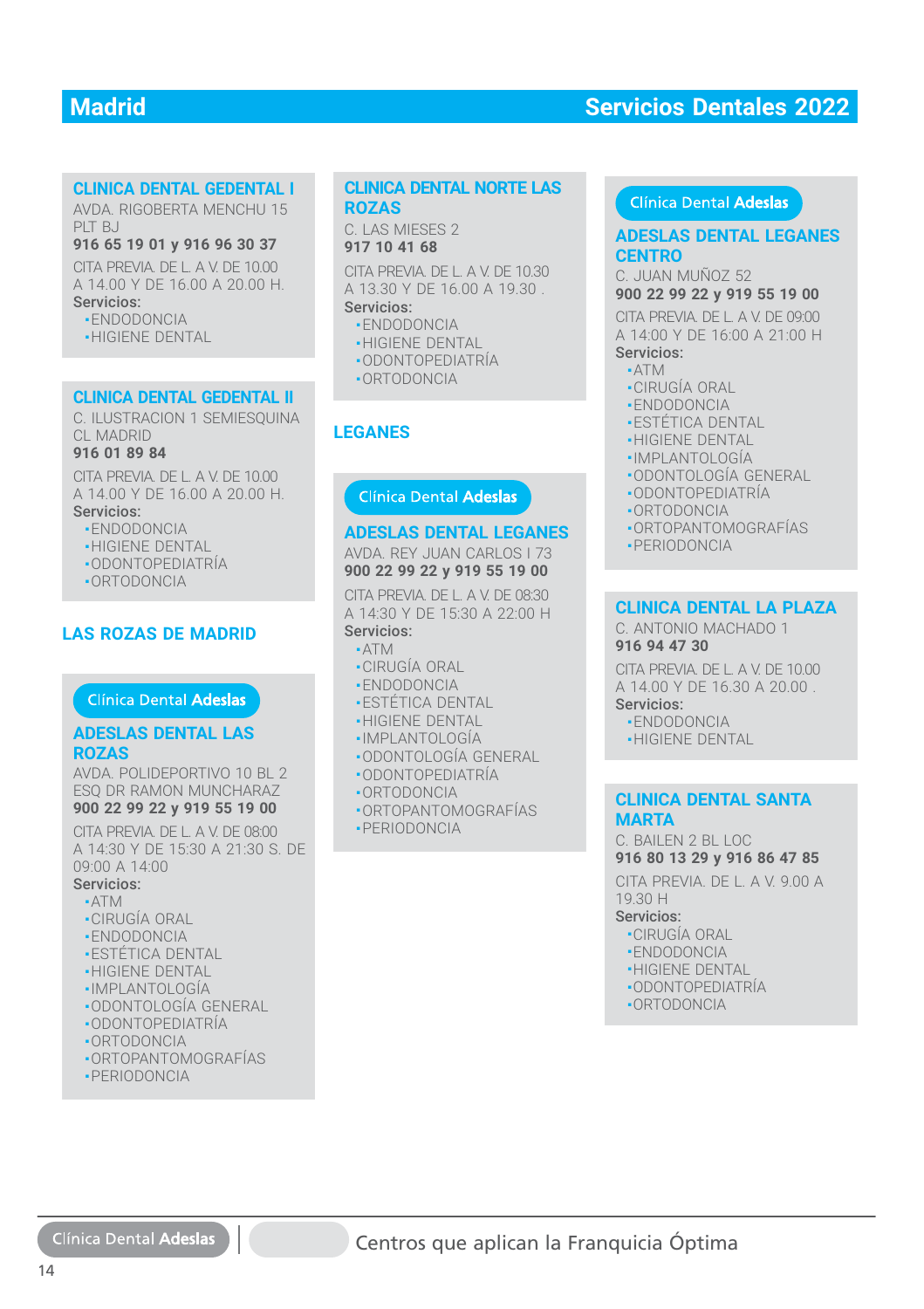#### **MAJADAHONDA**

#### **CLINICA DENTAL CLINICA DENTAL MAJADAHONDA (TARAMI) MAJADAHONDA (TARAMI)**

C. JARDIN DE LA ERMITA BL LOC C. JARDIN DE LA ERMITA BL LOC PTL 8 PTL 8

#### **916 39 44 48 916 39 44 48**

CITA PREVIA. DE L. A V. 9.00 A CITA PREVIA. DE L. A V. 9.00 A 21.30 H 21.30 H

#### Servicios: Servicios:

- ATM ATM
- CIRUGÍA ORAL CIRUGÍA ORAL
- ENDODONCIA ENDODONCIA
- ESTÉTICA DENTAL ESTÉTICA DENTAL
- HIGIENE DENTAL HIGIENE DENTAL
- IMPLANTOLOGÍA IMPLANTOLOGÍA
- ODONTOPEDIATRÍA ODONTOPEDIATRÍA
- ORTODONCIA ORTODONCIA
- ORTOPANTOMOGRAFÍAS ORTOPANTOMOGRAFÍAS
- PERIODONCIA PERIODONCIA

#### **MECO**

#### **CLINICA DENTAL MECO**

C. PINAR

#### **918 87 75 89**

CITA PREVIA. DE L. A V. DE 10.00 A 14.00 Y DE 16.00 A 20.00 H., .

#### Servicios:

- ATM
- CIRUGÍA ORAL
- ENDODONCIA
- ESTÉTICA DENTAL
- HIGIENE DENTAL
- IMPLANTOLOGÍA
- ODONTOPEDIATRÍA
- ORTODONCIA
- ORTOPANTOMOGRAFÍAS
- PERIODONCIA

#### **MOSTOLES**

Clínica Dental Adeslas

#### **ADESLAS DENTAL ADESLAS DENTALMOSTOLESMOSTOLES**

C. DE SAN ANTONIO 2 C. DE SAN ANTONIO 2**900 22 99 22 y 919 55 19 00 900 22 99 22 y 919 55 19 00**

CITA PREVIA. DE L. A V. DE 08:30 A 14:30 Y DE 15:30 A 22:00 S. DE 09:00 A 15:00

## Servicios:

- ATM ■
- CIRUGÍA ORAL
- ENDODONCIA
- ESTÉTICA DENTAL
- **-HIGIENE DENTAL**
- IMPLANTOLOGÍA ■
- ODONTOLOGÍA GENERAL ■ ODONTOPEDIATRÍA
- 
- ORTODONCIA ■
- ORTOPANTOMOGRAFÍAS ■
- PERIODONCIA

#### Clínica Dental Adeslas

#### **ADESLAS DENTAL ADESLAS DENTAL MOSTOLES AV. ALFONSO XII MOSTOLES AV. ALFONSO XII**

C. ALFONSO XII 20 C. ALFONSO XII 20 **900 22 99 22 y 919 55 19 00 900 22 99 22 y 919 55 19 00**

CITA PREVIA. DE L. A V. DE 09:00 CITA PREVIA. DE L. A V. DE 09:00 A 14:00 Y DE 16:00 A 21:00 A 14:00 Y DE 16:00 A 21:00 Servicios: Servicios:

#### ■ ATM ■ ATM

- CIRUGÍA ORAL CIRUGÍA ORAL
- ENDODONCIA ENDODONCIA
- ESTÉTICA DENTAL ESTÉTICA DENTAL
- HIGIENE DENTAL HIGIENE DENTAL
- IMPLANTOLOGÍA IMPLANTOLOGÍA
- ODONTOLOGÍA GENERAL ODONTOLOGÍA GENERAL
- ODONTOPEDIATRÍA ODONTOPEDIATRÍA
- ORTODONCIA ORTODONCIA
- ORTOPANTOMOGRAFÍAS ORTOPANTOMOGRAFÍAS
- PERIODONCIA PERIODONCIA

Centros que aplican la Franquicia Óptima

#### **NAVALCARNERO**

#### **CLINICA DENTAL CLINICA DENTAL NAVALCARNERO NAVALCARNERO**

#### C. SAN JOSE 37 BL LOC C. SAN JOSE 37 BL LOC **918 11 35 13 918 11 35 13**

CITA PREVIA. DE L. A V. DE 9.00 A CITA PREVIA. DE L. A V. DE 9.00 A 13.00 Y DE 16.00 A 20.00 H 13.00 Y DE 16.00 A 20.00 H Servicios: Servicios:

- ENDODONCIA ENDODONCIA
- 
- HIGIENE DENTAL HIGIENE DENTAL
- ODONTOPEDIATRÍA ODONTOPEDIATRÍA
- ORTODONCIA ORTODONCIA ■ ORTOPANTOMOGRAFÍAS ■ ORTOPANTOMOGRAFÍAS
- 

#### **PARLA**

#### Clínica Dental Adeslas

#### **ADESLAS DENTAL PARLA**

C. LAS CIUDADES 1 **900 22 99 22 y 919 55 19 00**

CITA PREVIA. DE L. A V. DE 09:00 A 14:00 Y DE 16:00 A 21:00

#### Servicios:

- ATM
- CIRUGÍA ORAL
- ENDODONCIA
- ESTÉTICA DENTAL
- HIGIENE DENTAL
- IMPLANTOLOGÍA
- ODONTOLOGÍA GENERAL
- ODONTOPEDIATRÍA
- ORTODONCIA
- ORTOPANTOMOGRAFÍAS
- PERIODONCIA

#### **CLINICA DENTAL PARLA CLINICA DENTAL PARLA**

C. CIUDAD REAL 2 C. CIUDAD REAL 2

#### **916 05 22 01 916 05 22 01**

CITA PREVIA. DE L. A V. DE 10.00 CITA PREVIA. DE L. A V. DE 10.00 A 14.00 Y DE 16.30 A 20.30 H A 14.00 Y DE 16.30 A 20.30 H Servicios: Servicios:

- CIRUGÍA ORAL CIRUGÍA ORAL
- ENDODONCIA ENDODONCIA
- HIGIENE DENTAL HIGIENE DENTAL ■ IMPLANTOLOGÍA ■ IMPLANTOLOGÍA

■ ODONTOPEDIATRÍA ■ ODONTOPEDIATRÍA ■ ORTODONCIA ■ ORTODONCIA ■ ORTOPANTOMOGRAFÍAS ■ ORTOPANTOMOGRAFÍAS ■ PERIODONCIA ■ PERIODONCIA

15

Clínica Dental Adesla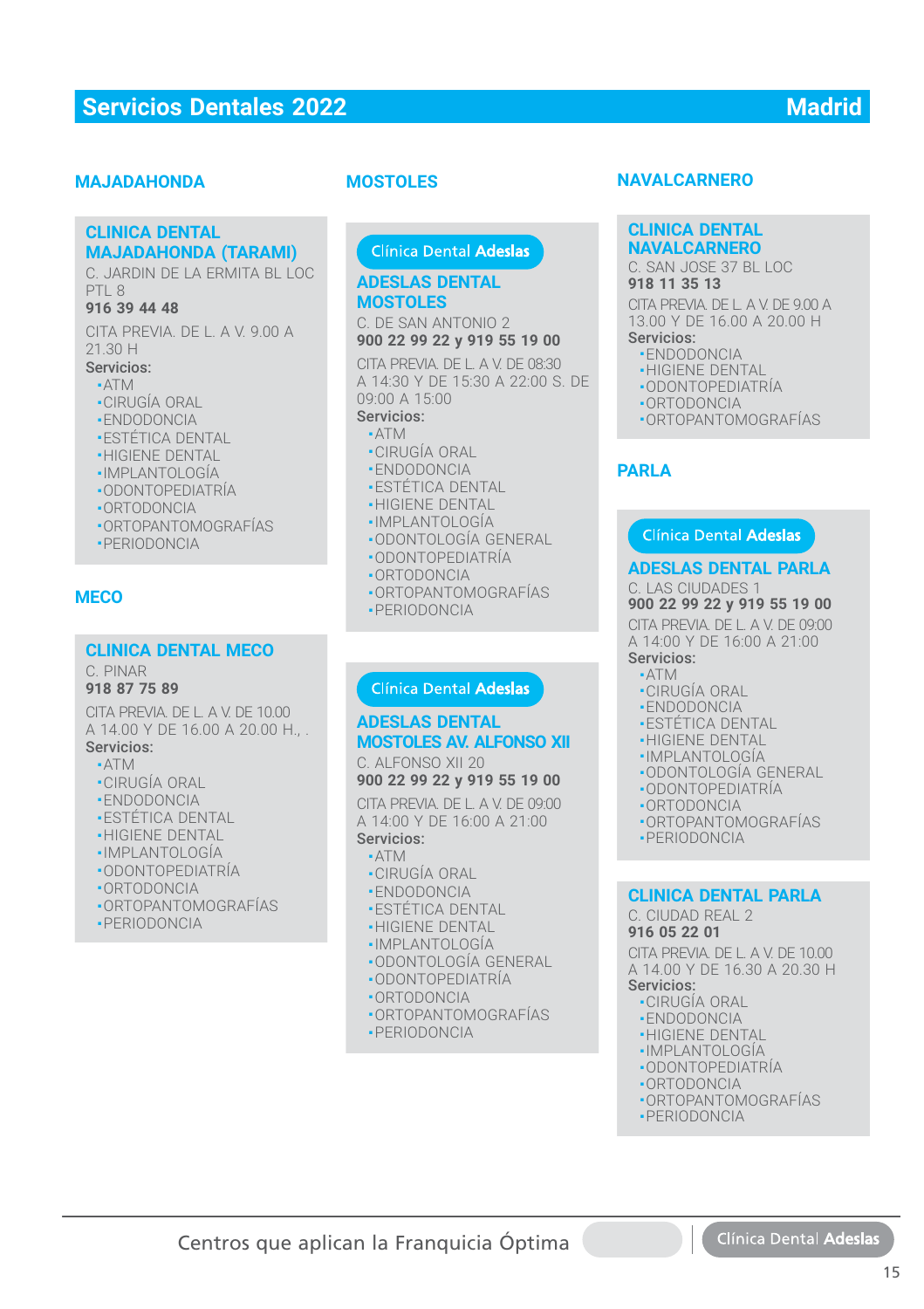#### **PINTO**

#### **CLINICA DENTAL KAREN CLINICA DENTAL KAREN PINTO PINTO**

C. ALFARO 1 PARQUE DEL EGIDO C. ALFARO 1 PARQUE DEL EGIDO **916 92 43 14 916 92 43 14**

CITA PREVIA. DE L. A V. DE 10.00 CITA PREVIA. DE L. A V. DE 10.00 A 14.00 Y DE 16.00 A 20.00 H A 14.00 Y DE 16.00 A 20.00 H Servicios: Servicios:

## ■ ATM ■ ATM

- CIRUGÍA ORAL CIRUGÍA ORAL
- ENDODONCIA ENDODONCIA
- ESTÉTICA DENTAL ESTÉTICA DENTAL
- HIGIENE DENTAL HIGIENE DENTAL
- IMPLANTOLOGÍA IMPLANTOLOGÍA
- ODONTOPEDIATRÍA ODONTOPEDIATRÍA
- ORTODONCIA ORTODONCIA
- ORTOPANTOMOGRAFÍAS ORTOPANTOMOGRAFÍAS
- PERIODONCIA PERIODONCIA

#### **POZUELO DE ALARCON**

#### **CLINICA DENTAL CLINICA DENTAL MUNDODENT POZUELO MUNDODENT POZUELO**

#### C. OSLO 1 **913 51 68 95 913 51 68 95**

CITA PREVIA. DE L. A V. DE 9.00 A CITA PREVIA. DE L. A V. DE 9.00 A 14.00 Y DE 16.00 A 19.30 . 14.00 Y DE 16.00 A 19.30 . Servicios: Servicios:

## ■ CIRUGÍA ORAL ■ CIRUGÍA ORAL

- ENDODONCIA ENDODONCIA
- HIGIENE DENTAL HIGIENE DENTAL
- ODONTOPEDIATRÍA ODONTOPEDIATRÍA
- ORTODONCIA ORTODONCIA

#### **RIVAS-VACIAMADRID**

#### **CLINICA DENTAL RIVAS CLINICA DENTAL RIVAS**

PL. DE CATALUÑA 9 BL LOC PL. DE CATALUÑA 9 BL LOC **916 66 32 48 916 66 32 48**

## Servicios: Servicios:

- CIRUGÍA ORAL CIRUGÍA ORAL
- ENDODONCIA ENDODONCIA
- ESTÉTICA DENTAL ESTÉTICA DENTAL
- HIGIENE DENTAL HIGIENE DENTAL
- IMPLANTOLOGÍA IMPLANTOLOGÍA
- ODONTOLOGÍA GENERAL ODONTOLOGÍA GENERAL
- ODONTOPEDIATRÍA ODONTOPEDIATRÍA
- ORTODONCIA ORTODONCIA
- PERIODONCIA PERIODONCIA

Clínica Dental Adeslas

16

#### **SAN FERNANDO DE HENARES**

#### **ADESLAS DENTAL SAN FERNANDO DE HENARES FERNANDO DE HENARES**

C. DE PABLO PICASSO 4 ESQ CONSTITUCION CONSTITUCION

**900 22 99 22 y 919 55 19 00**

CITA PREVIA. DE L. A V. DE 09:00 A 14:00 Y DE 16:00 A 21:00 A 14:00 Y DE 16:00 A 21:00Servicios:

#### $\blacksquare$  ATM

- •CIRUGIA ORAL
- ENDODONCIA ENDODONCIA
- ESTÉTICA DENTAL ■ESTÉTICA DENTAL
- •HIGIENE DENTẠL
- IMPLANTOLOGÍA IMPLANTOLOGÍA
- ODONTOLOGÍA GENERAL
- ODONTOPEDIATRÍA ODONTOPEDIATRÍA
- ORTODONCIA ■
- ORTOPANTOMOGRAFÍAS ORTOPANTOMOGRAFÍAS
- PERIODONCIA ■PERIODONCIA

#### **SAN SEBASTIAN DE LOS REYES**

# **ADESLAS DENTAL SAN ADESLAS DENTAL SANSEBASTIAN DE LOS REYES** C. REAL 38 **TORREJON DE ARDOZ<br>
Clinica Dental Adeslas<br>
Clinica Dental Adeslas<br>
DESLAS DENTAL SAN<br>
DESLAS DENTAL SAN<br>
DESLAS DENTAL SAN<br>
DESLAS DENTAL SAN<br>
DE PARIO PICASSO 4 50, 000 22 99 22 9 919 55 11<br>
DE PARIO PICASSO 4 0 000 22 9**

#### **900 22 99 22 y 919 55 19 00**

CITA PREVIA. DE L. A V. DE 09:00 A 14:00 Y DE 16:00 A 21:00 H

## Servicios:

- ATM
- CIRUGÍA ORAL ■CIRUGÍA ORAL■ ENDODONCIA
- ESTÉTICA DENTAL ■ESTÉTICA DENTAL
- HIGIENE DENTAL
- IMPLANTOLOGÍA IMPLANTOLOGÍA
- ODONTOLOGÍA GENERAL
- ODONTOPEDIATRÍA
- ORTODONCIA ■ORTODONCIA
- ORTOPANTOMOGRAFÍAS
- PERIODONCIA

Centros que aplican la Franquicia Óptima

## **ADESLAS DENTAL TORREJON DE ARDOZ ADESLAS DENTALTORREJON DE ARDOZ**

#### AVDA. CONSTITUCION 205 **900 22 99 22 y 919 55 19 00**

CITA PREVIA. DE L. A V. DE 09:00 A 14:00 Y DE 16:00 A 21:00 Servicios:

- $\triangle$ TM
- CIRUGÍA ORAL
- ENDODONCIA
- **ESTÉTICA DENTAL**
- **-HIGIENE DENTAL**
- IMPLANTOLOGÍA
- ODONTOLOGÍA GENERAL
- ODONTOPEDIATRÍA
- ORTODONCIA
- ORTOPANTOMOGRAFÍAS
- PERIODONCIA
- 

#### **ADESLAS DENTAL TORREJON CENTRO**

#### AVDA. CONSTITUCION 90 **900 22 99 22 y 919 55 19 00**

CITA PREVIA. DE L. A V. DE 09:00 CITA PREVIA. DE L. A V. DE 09:00<br>A 14:00 Y DE 16:00 A 21:00 Servicios: Servicios:

- ATM ■ATM
- CIRUGÍA ORAL ■CIRUGÍA ORAL
- ENDODONCIA ■ENDODONCIA
- ESTÉTICA DENTAL ■ESTÉTICA DENTAL
- HIGIENE DENTAL ■HIGIENE DENTAL
- IMPLANTOLOGÍA
- •IMPLANTOLOGÍA<br>•ODONTOLOGÍA GENERAL<br>•ODONTOPEDIATRÍA<br>•ORTODONCIA<br>•ORTOPANTOMOGRAFÍAS

■ ORTOPANTOMOGRAFÍAS

- ODONTOPEDIATRÍA
- ORTODONCIA ■ PERIODONCIA PERIODONCIA